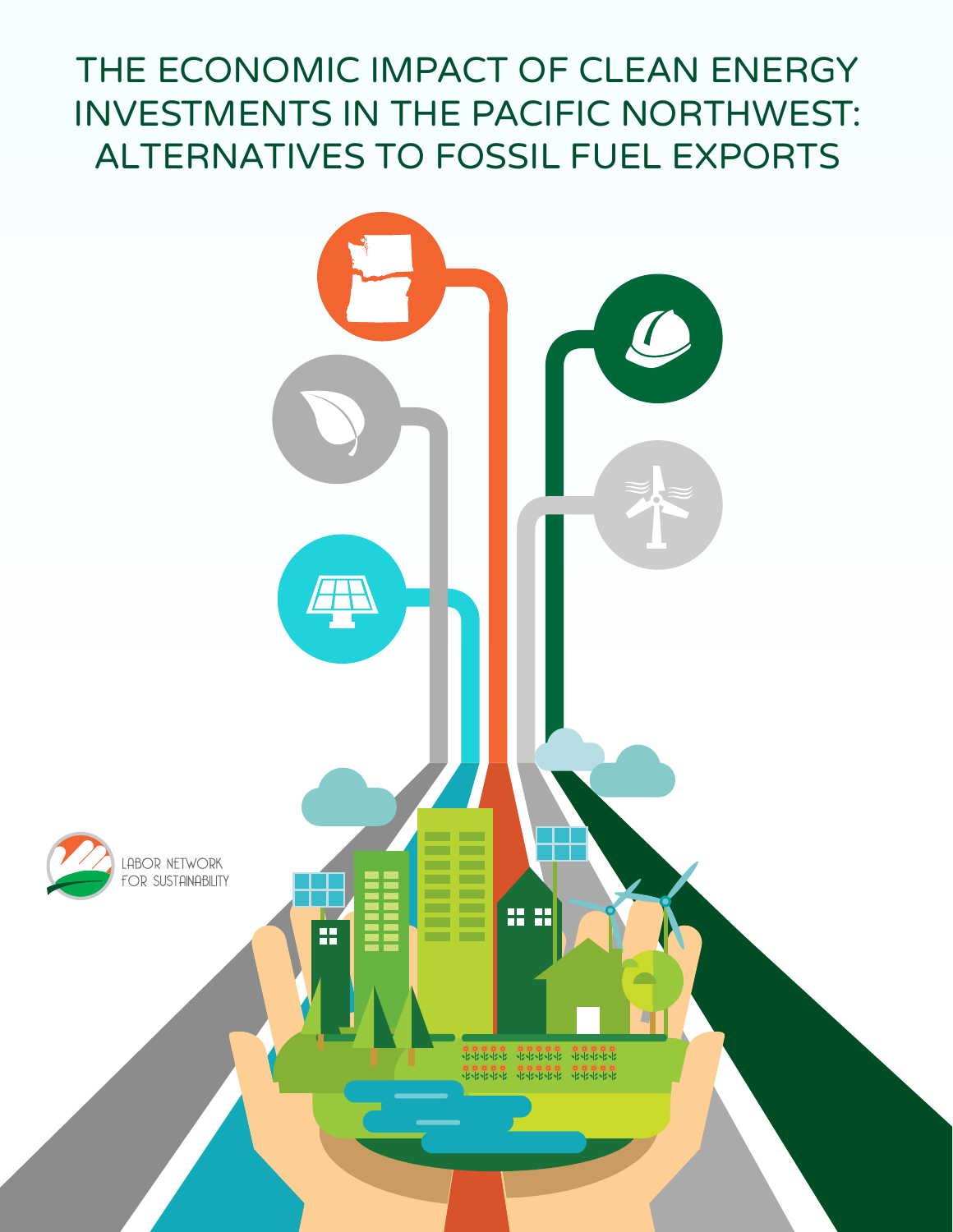

## **Contents**

| BOX: Utility Scale Solar Photovoltaic - What Kind of Jobs?11     |  |
|------------------------------------------------------------------|--|
| $\overline{4}$ .                                                 |  |
|                                                                  |  |
|                                                                  |  |
|                                                                  |  |
| <b>BOX: Protecting Workers &amp; Communities Through Climate</b> |  |
|                                                                  |  |
|                                                                  |  |

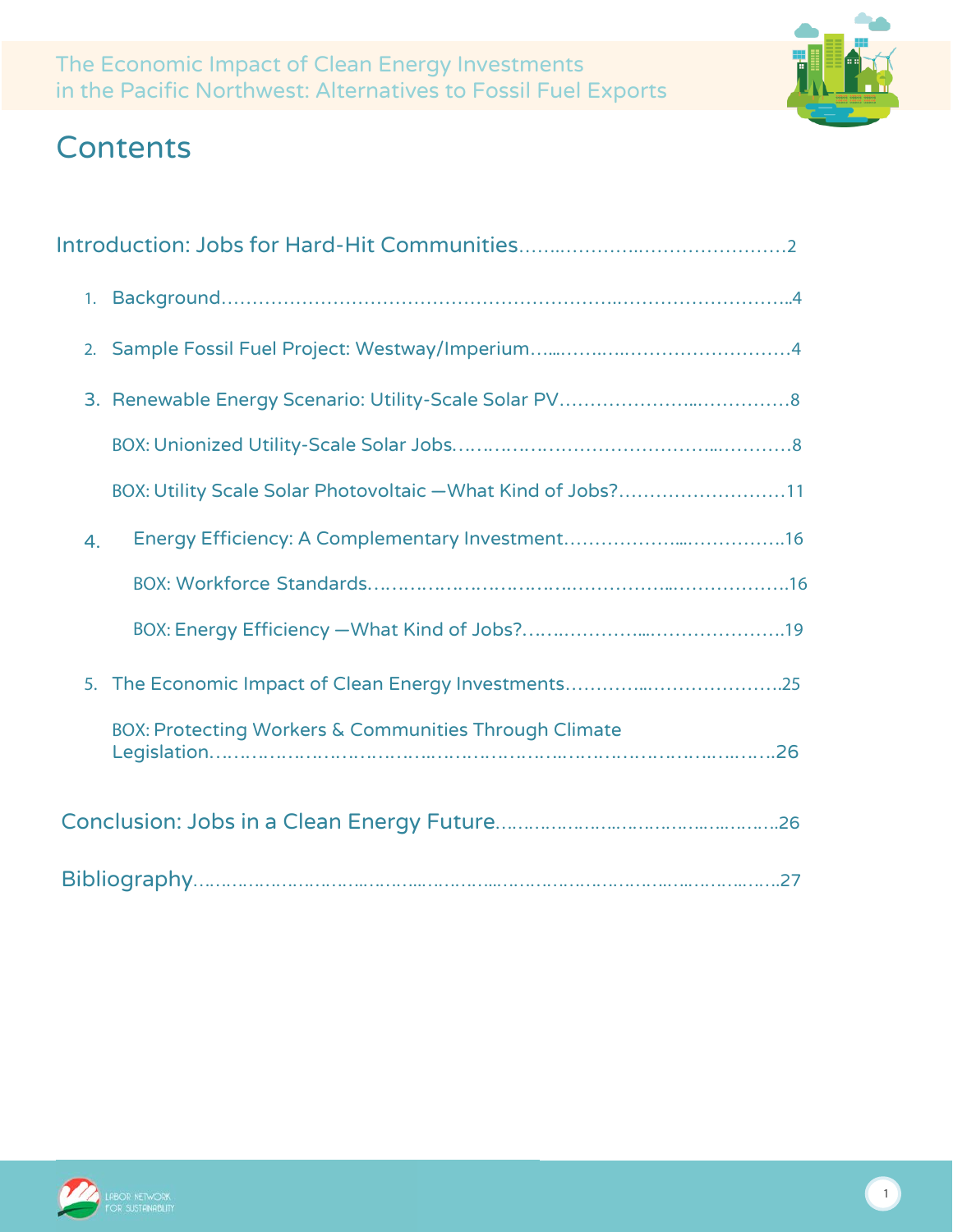

### <span id="page-2-0"></span>Introduction: Jobs for Hard-Hit Communities

In 20[1](#page-2-1)5, The Labor Network for Sustainability<sup>1</sup> released its "Clean Energy Future" report showing that the US could reduce its greenhouse gas emissions 80% by 2050 – and increase jobs and save money in the process.<sup>[2](#page-2-2)</sup> It showed this will benefit the US economy, US workers, and US consumers. But throughout American there are communities, often devastated by deindustrialization and runaway employers, that face high levels of unemployment and poverty. Likewise there are skilled workers who would like to find work in their trades but instead face chronic unemployment. For such communities and workers, the possibility of jobs building and running coal, oil, and gas infrastructure often seems like a ray of hope. Those who seek to halt new fossil fuel infrastructure can easily appear as a threat to their future.



Grays Harbor County in western Washington is a case in point. Once a lumber processor and exporter, the largely rural county now suffers from high rates of poverty; a 9% unemployment rate; jobless lumber workers; and increasing numbers of workers who have simply given up even looking for work.<sup>[3](#page-2-3)</sup> A consortium of three companies proposed to greatly expand the Grays Harbor Westway and Imperium crude oil storage and export terminal to ship oil brought by train from Utah to Asia. The project was estimated to create 231 construction jobs over the year or so it would take to build, and thereafter provide 148 operations jobs as long as it was open.

Yet despite the county's great need for jobs, in 2014 the city council of its principal city, Aberdeen, voted unanimously to oppose the transport of crude oil by rail through the city. They found that just in the first quarter of 2015 there had been "several explosions and fires of rail-borne tank cars carrying crude oil" and that the city has "very serious concerns about the safety of the public, public services, and public infrastructure," all of which would be "placed in serious jeopardy" by the addition of new petroleum storage and sales facilities. The city council decided that "the development of additional and expanded crude petroleum facilities is contrary to the health, safety, and welfare of its citizens and business community, the economy of the entire Grays Harbor estuary, and is inconsistent with the City's newly adopted planning goals of reconnecting its commercial, retail, and residential communities with the waterfront."<sup>4</sup> In the face of this and other opposition, in 2015 much of the proposal was withdrawn.

<span id="page-2-4"></span><span id="page-2-3"></span><sup>&</sup>lt;sup>3</sup> https://fortress.wa.gov/esd/employmentdata/reports-publications/regional-reports/county-profiles/grays-Harbor-county-profile<br><sup>4</sup> "A resolution adopting findings of fact in support of the six month moratorium imposed on approved on September 9, 2015. http://www.aberdeenwa.gov/wp-content/uploads/minutes-agendas-newsletters/Agenda\_2015-09-09.pdf



<span id="page-2-1"></span><sup>&</sup>lt;sup>1</sup> The Labor Network for Sustainability [\(http://www.labor4sustainabilty.org](http://www.labor4sustainabilty.org/)) was founded in 2009 based on an understanding that long-term sustainability cannot be achieved without environmental protection, economic fairness, and social justice. LNS believes we all need to be able to make a living on a living planet.<br><sup>2</sup> Labor Network for Sustainability, "The Clean Energy Future: Protecting the Climate, Creating Jobs, and Saving Money[" http://www.labor4sustainability.org/wp-](http://www.labor4sustainability.org/wp-%20content/uploads/2015/10/cleanenergy_10212015_main.pdf)

<span id="page-2-2"></span>[content/uploads/2015/10/cleanenergy\\_10212015\\_main.pdf](http://www.labor4sustainability.org/wp-%20content/uploads/2015/10/cleanenergy_10212015_main.pdf)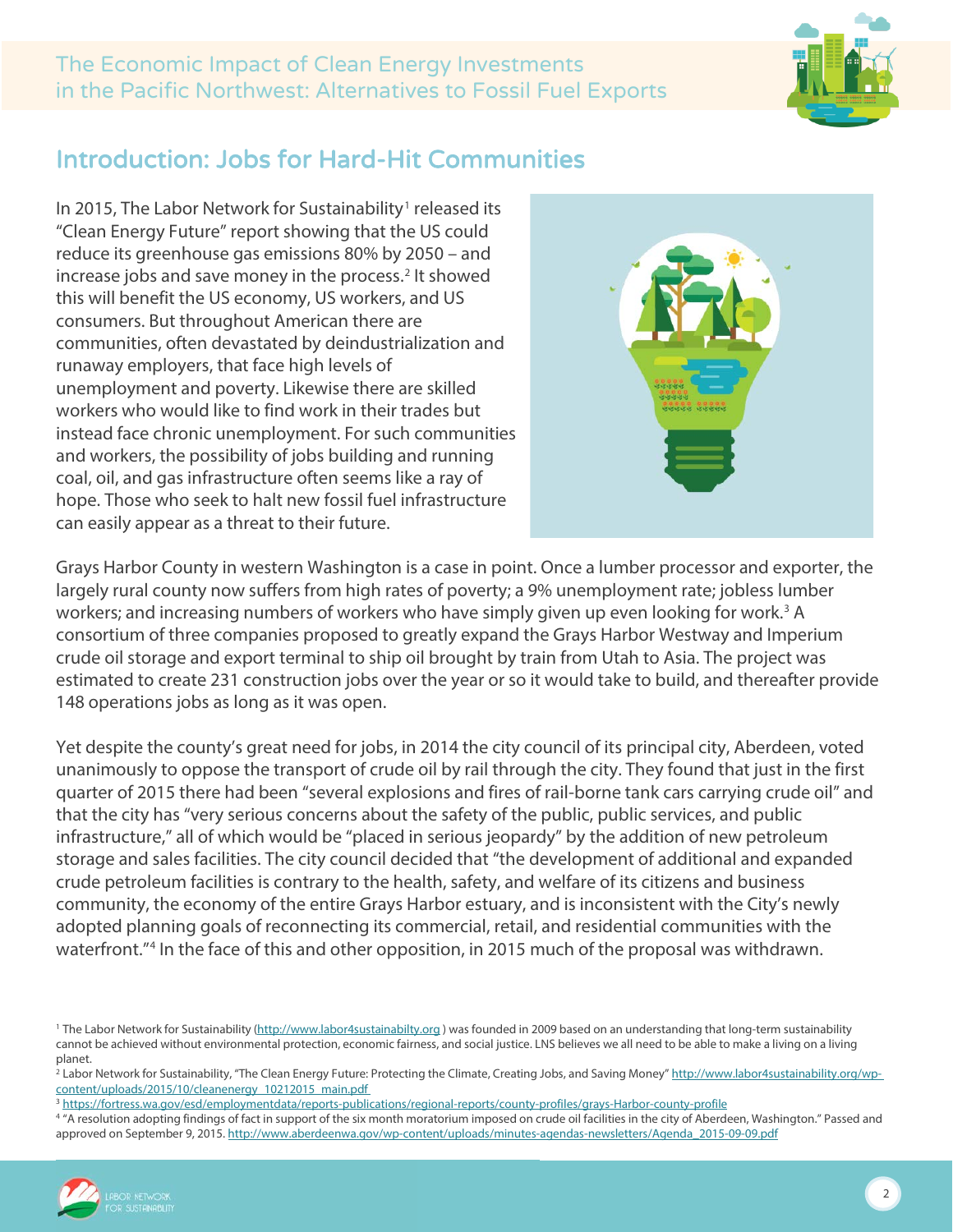

Whenever there is opposition to a pipeline, power plant, oil well, or other fossil fuel project, it raises a legitimate question: Where are the people who would have built and operated them going to find jobs? The answer is often given that clean energy creates more jobs than the fossil fuel projects it replaces. This is true, but can it help the people of America's Grays Harbors?

This report, "The Economic Impact of Clean Energy Investments in the Pacific Northwest: Alternatives to Fossil Fuel Exports," was prepared by Noah Enelow of Ecotrust Knowledge Systems, [5](#page-3-0) with introduction and conclusion prepared by the Labor Network for Sustainability.

It shows how more jobs can be created through clean energy than through the proposed oil terminal and storage facility. It compares the proposed oil facility with two clean energy projects. The first is a 40 MW utility-scale solar photovoltaic array. The second is an energy efficiency program designed to reduce residential energy wastage and thereby reduce energy demand and consumer utility costs. These two projects would cost about as much as the proposed oil facility, *but would create far more jobs*.

We hope this report will be helpful for people in the affected communities of western Washington who want to ensure jobs and prosperity without the threat of a dangerous, polluting, climate-destroying oil export facility. We also hope it offers a model for constructing economic alternatives to fossil fuel infrastructure that can be drawn on by people in similar situations all around the region and the country to devise plans for their own communities. For both we hope it will show that there are alternatives to depending on fossil fuel expansion for jobs.

<span id="page-3-0"></span><sup>5</sup> The mission of Ecotrust [\(http://www.ecotrust.org\)](http://www.ecotrust.org/) is to inspire fresh thinking that creates economic opportunity, social equity, and environmental wellbeing.

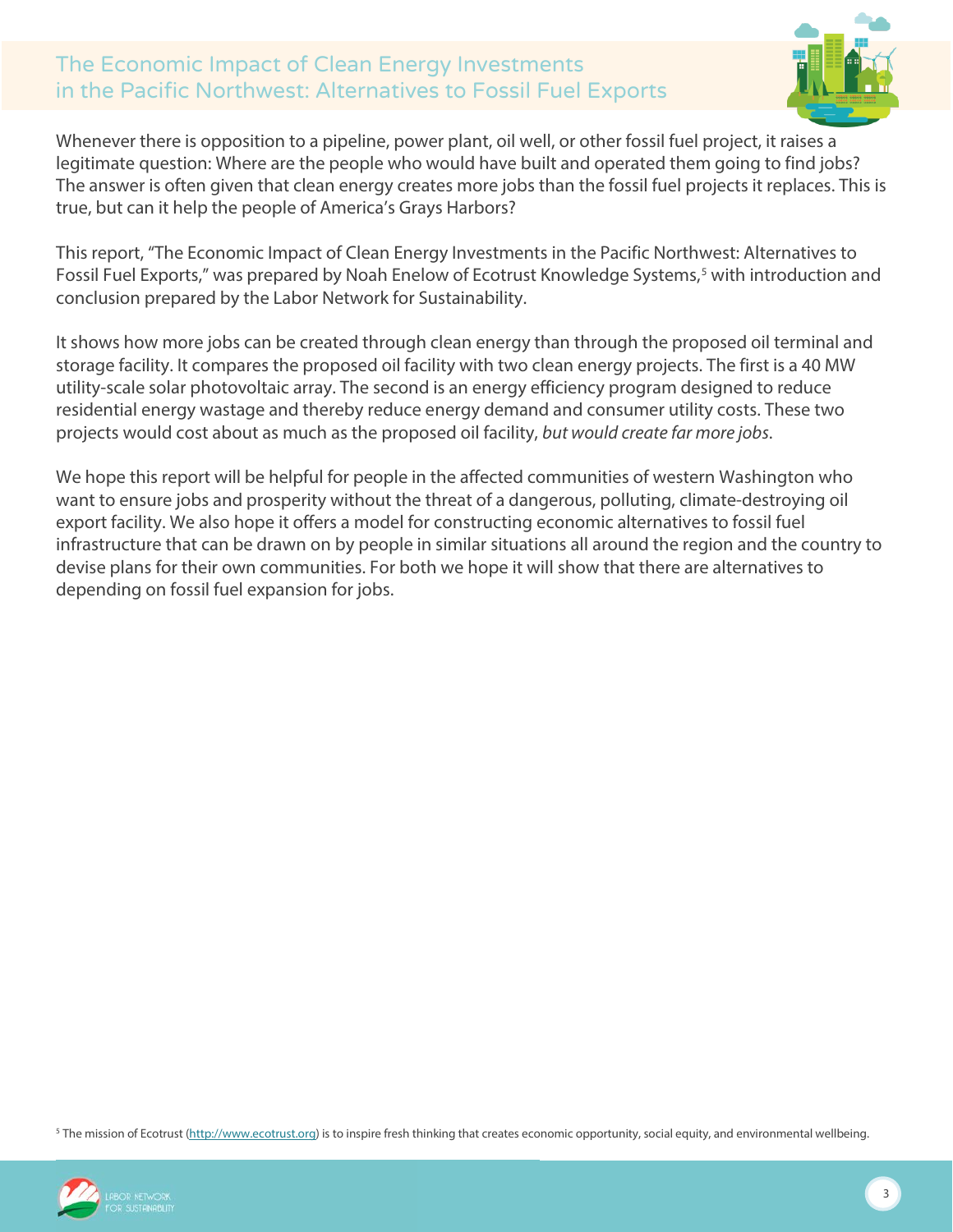

### <span id="page-4-0"></span>1. Background

With increasing global demand for fossil fuels from countries spanning the Pacific Rim, the Pacific Northwest is experiencing a dramatic rise in the demand for expansion of existing infrastructure, as well as new construction of terminals, storage tanks, pipelines, and rail and barge traffic.

The proposed fossil fuel transport and export projects in the Pacific Northwest have been supported in part in the expectation that they will create jobs and revitalize struggling economies up and down the Northwest coast. Are there alternative ways to do so?



In this study, we start by analyzing a sample fossil fuel infrastructure project. The particular project was chosen from the large array of proposed or planned projects in the

Northwest because information about its costs and impacts is available from other studies. We will compare its projected job creation impact, using the results of studies developed by regional economic analysis firm ECONorthwest (Kitchen, Krebs and Whelan 2013), with the projected impact of a hypothetical renewable energy investment of comparable size in the same region, using the Jobs and Economic Development Impact (JEDI) model developed by the National Renewable Energy Laboratory (NREL). This thought experiment will allow us to answer the question of whether the proposed investments in fossil fuel export terminals are the best economic development option for the Pacific Northwest region.

This study demonstrates that investments in renewable energy and energy efficiency create more jobs per dollar of investment than fossil fuel infrastructure investments. Specifically, a portfolio of targeted investments in renewable energy such as solar and wind, complemented by energy efficiency upgrades for businesses and homes in the Pacific Northwest, can generate a greater number of jobs in construction, transportation, supply chains, and operations and maintenance (O&M) than a similar dollar investment in oil, coal, and natural gas infrastructure in this region.

## <span id="page-4-1"></span>2. Sample Fossil Fuel Project: Westway/Imperium

The Westway and Imperium crude oil storage and export terminal expansion projects in Grays Harbor County, Washington, is the fossil fuel project we have chosen to use as a benchmark comparison to a potential renewable energy investment of similar size. The project is a composite of two storage and export terminal expansions, Westway and Imperium. The original proposal also entailed the conversion of Imperium's storage facility, which formerly contained only biodiesel, to be able to contain crude oil.<sup>[6](#page-4-2)</sup>

<span id="page-4-2"></span>6 In a recent development, the company that owns a majority stake in Imperium Renewables, Renewable Energy Group, Inc. (Business Wire 2015), canceled its plans to ship crude oil through its terminal, though its plans for expanding its existing biodiesel storage capacity are still in effect (Gonzalez 2016).

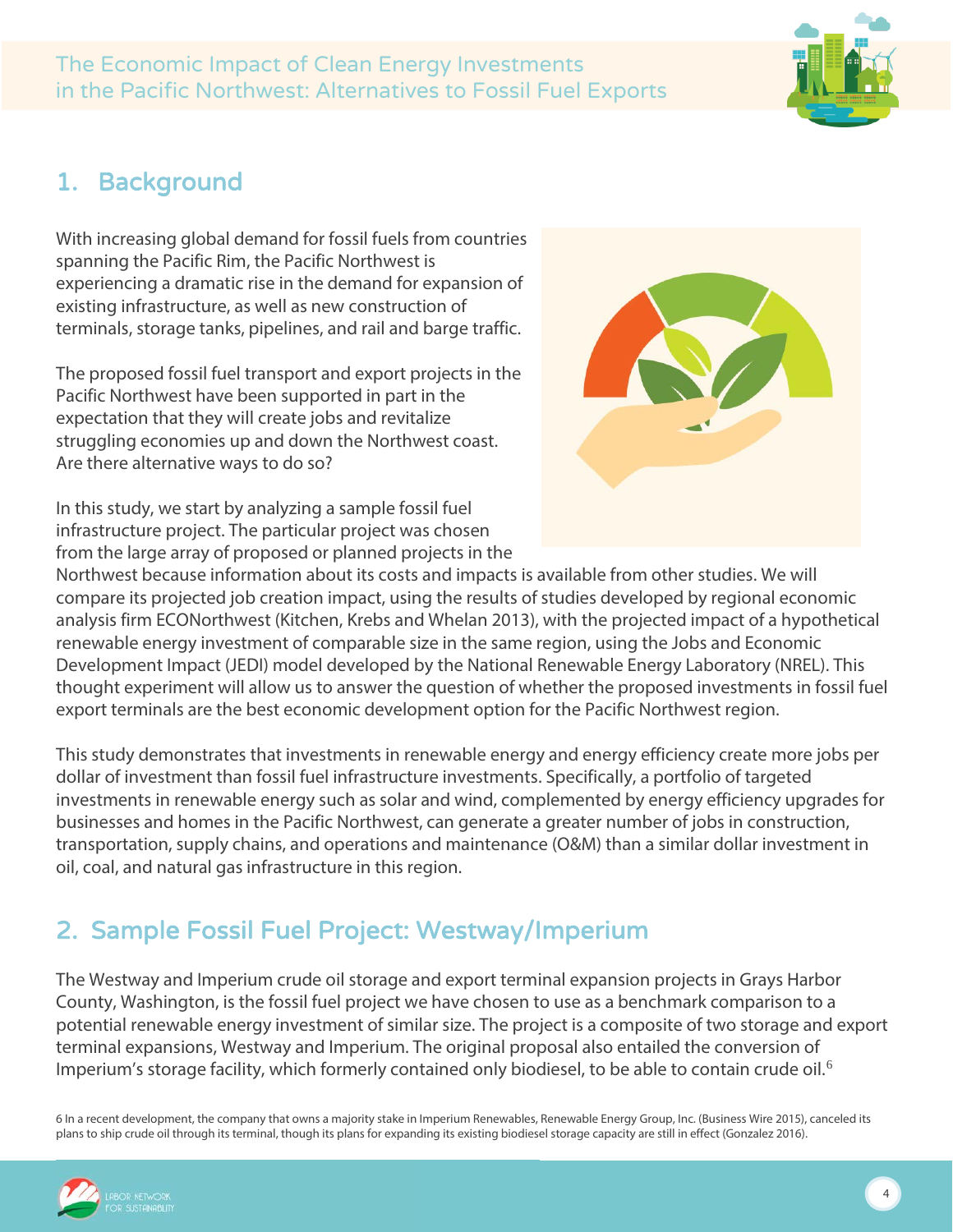

We chose this project for three main reasons. First, it is a proposed project that is currently nearing the end of a lengthy and controversial permitting process. The project has been opposed legally by the Quinault Indian Nation, whose livelihoods would be negatively affected by the facilities' expansion (Resource Dimensions 2015, Powell and De Place 2015). In 2014, the city council of Aberdeen, WA, voted unanimously to oppose the transport of crude oil by rail through the city (Hart 2014). Second, the project involves multiple forms of fossil fuel infrastructure including storage tanks, rail spurs, pipelines, and marine port services, making it an apt representative project for the region. Third, an economic analysis of the projected impacts of the Westway-Imperium project exists (Kitchen, Krebs and Whelan 2013), whereas for most of the other proposed fossil fuel projects, no such study exists.

The construction of the Westway and Imperium oil export terminals is expected to cost \$118.04 million, of which \$68.63 million is expected to be spent within the state of Washington.<sup>[7](#page-5-0)</sup> Table 1 below presents projected estimates of the number of jobs that Westway and Imperium are projected to create, based on the ECONorthwest economic impact analysis from 2013 (Kitchen, Krebs and Whelan 2013). The estimates are presented for each of the two phases of the project: construction and operations. The construction period is expected to last 9-16 months, while the operations phase continues indefinitely.

The operations of the Westway and Imperium oil export terminals, marine services, and rail services is expected to cost \$107.92 million annually. These costs include all direct spending associated with the terminals and related marine and rail services. Likewise, the operations jobs reflect those created at the terminals, as well as the associated marine and rail services. All job estimates are counted in full-time person-years. While the construction jobs only last one year each, the operations jobs last as long as the terminals are in operation. We assume that the only operations spending occurring in-state consists of the payroll, utilities, services, and leasing data provided in the economic analysis (Kitchen, Krebs and Whelan 2013). Finally, the job creation estimates associated with these expenditures are associated with Grays Harbor County only.

| <b>Total Cost</b><br><b>Project Phrase</b> | Cost          | Jobs/Year | Jobs/Year | <b>Million Invested Locally</b> |
|--------------------------------------------|---------------|-----------|-----------|---------------------------------|
| \$118,041,921<br>Construction              | \$68,629,373  | 231       | 758       |                                 |
| \$107,920,865<br><b>Operations</b>         | \$107,920,865 | 148       | 303       |                                 |

*Table 1. Projected Job Creation Impacts: Westway and Imperium Crude Oil Bulk Storage and Export Terminals*

Three points are worth noting related to the results presented in Table 1. First, the table shows that the one-year construction phase of the project creates many more total jobs than the multi-year operations phase (758 vs. 303). Second, the study that generated these figures assumes that the project will operate at full capacity for its entire lifetime. The possibilities of increases in oil extraction costs, fluctuations in global demand for U.S. crude oil exports, and public policies that discourage oil consumption (such as a carbon tax or cap-and-trade), all entail that the terminals may operate at below full capacity in some years, reducing the number of operations jobs created or maintained at the terminals. In other words, it's likely that the predicted number of operations jobs will only be accurate in "good" years where global oil export demand is high; in "bad" years where demand is low, some of the workers at the terminal or related service

<span id="page-5-0"></span><sup>7</sup> All construction and operations data associated with the Westway-Imperium project, including in Table 1 below, are updated from 2013 USD to 2015 USD, using the Producer Price Index (PPI) for NAICS sector 4861, Pipeline Transportation of Crude Oil (BLS 2016).

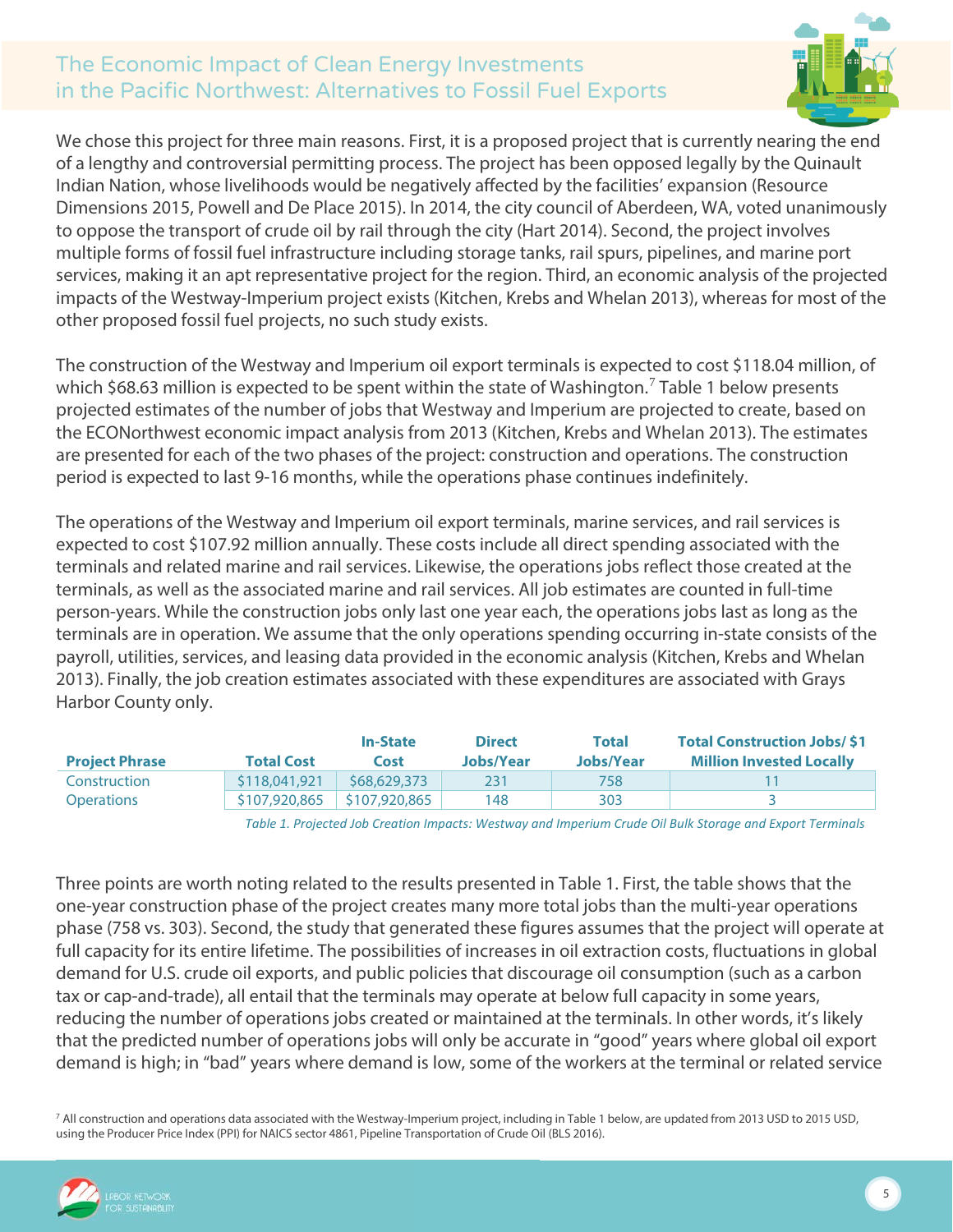

industries will be laid off. The job creation figures for the operations phase of the project must thus be viewed as upper-bound, *best-case* scenario estimates.

Third, the results presented below also omit any jobs that may be *destroyed* by the expanded oil transport related to the building of the terminals. These jobs would exist in sectors negatively affected by oil train transport and the related dangers to natural resources and infrastructure due to explosions, derailments, and spills, as well as everyday increases in train traffic. The sectors that stand to lose out from the oil terminals include commercial and recreational fishing, tourism and hospitality, and local commerce and retail. The job creation figures for the project as a whole must thus be viewed as *gross* (as opposed to *net*) estimates, that fail to take into account the *opportunity cost* of the oil terminal expansion – the value of what must be given up in order to have the terminals.

What kinds of jobs will be created by the proposed Westway and Imperium terminals? Will they be predominantly administrative, managerial, and scientific; or will they also include significant numbers of construction, installation, transportation, and maintenance jobs? Table 2 below provides an estimate of the breakdown of *direct* jobs created, sorted by job category, during the construction phase of the Westway and Imperium terminals and pipeline.<sup>[8](#page-6-0)</sup> We estimate job categories for the construction phase of the project from the Industry-Occupation matrix dataset (Bureau of Labor Statistics 2012), published every ten years by the Bureau of Labor Statistics (BLS). The best proxy for the construction phase of the Westway-Imperium project is the industry category labeled "Other Heavy and Civil Engineering Construction", which is given the six-digit code 237900 under the North American Industrial Classification System (NAICS).

From Table 2 below we can see, not surprisingly, that construction and extraction occupations are predicted to comprise a majority (59.4%) of the jobs generated by the construction phase of the Westway-Imperium project. We can also see that transportation and material moving occupations comprise 7.0% of total jobs; installation, maintenance and repair occupations comprise 5.0% of jobs; and production occupations comprise 2.6% of jobs.

| <b>Category</b>                                   | <b>Percentage of Industry</b> | <b>Number of Direct Jobs</b> |
|---------------------------------------------------|-------------------------------|------------------------------|
| Construction and extraction occupations           | 59.4%                         | 137                          |
| Installation, maintenance, and repair occupations | 5.0%                          |                              |
| <b>Production occupations</b>                     | 2.6%                          | h                            |
| Transportation and material moving occupations    | 7.0%                          | 16                           |
| All other job categories                          | 26.0%                         | 60                           |
| <b>TOTAL</b>                                      | 100.0%                        | 231                          |
|                                                   |                               |                              |

*Table 2. Direct Job Breakdown by Top Level Occupational Category, Construction Phase, Westway and Imperium*

*Source: Bureau of Labor Statistics (2012); Kitchen, Krebs, and Whelan (2013)*

What kinds of jobs are expected to be created in the operations phase of the Westway-Imperium project? Table 3 below presents the corresponding direct job breakdown using three Industry-Occupation matrices. For the employment at the terminals, we use NAICS category 424710, Petroleum Bulk Stations and

<span id="page-6-0"></span> $8$  We do not have data on the industrial sectors in which the additional (indirect and induced) jobs will be created during the construction phase of the project; hence, we cannot identify the occupational categories for these jobs without replicating the original study.

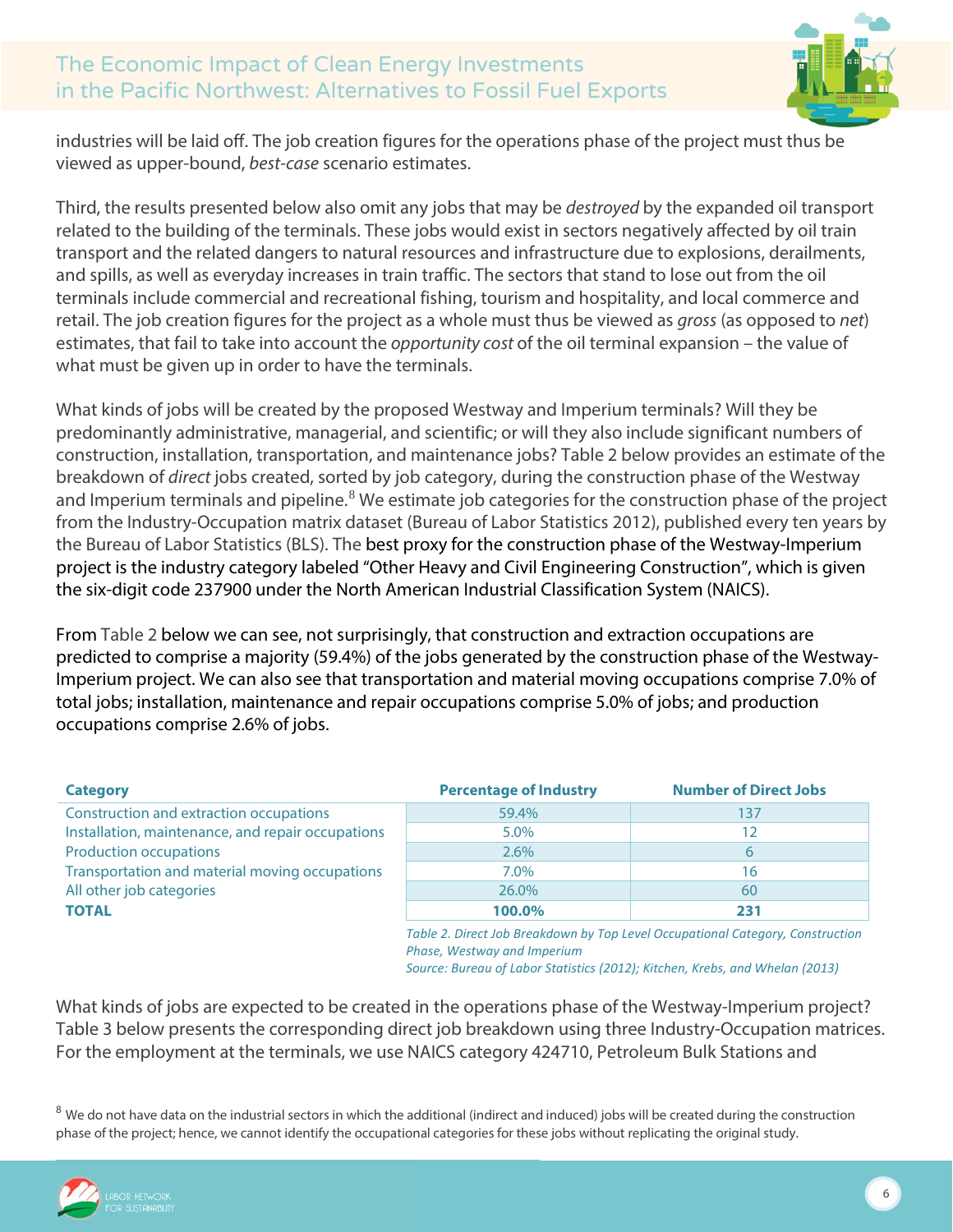

Terminals. For related employment in marine services at the port, we use NAICS 488300, Support Activities for Water Transport. For rail-related services, we use NAICS 488200, Support Activities for Rail Transport. (Bureau of Labor Statistics 2012).

From Table 3 below we can see that the largest single occupational category is Transportation and Material Moving Occupations, comprising 85 of the 148 direct jobs. The other major industrial job categories create smaller numbers of jobs. The total number of direct permanent jobs created in the categories of installation, maintenance and repair, production, construction and extraction total only 24. The remainder of the jobs created directly by the operations phase of this project (41 direct jobs) include office-based administrative work, sales and related support, managerial, financial, and technical job categories.

|                                                          | <b>Terminals</b> |          | <b>Marine Services</b> |          | <b>Rail Transport</b> |          |          |  | <b>Total</b> |
|----------------------------------------------------------|------------------|----------|------------------------|----------|-----------------------|----------|----------|--|--------------|
| Job Type                                                 | $%$ Jobs         | $#$ Jobs | $%$ Jobs               | $#$ Jobs | $%$ Jobs              | $#$ Jobs | $#$ Jobs |  |              |
| <b>Transportation and material</b><br>moving occupations | 38.3%            | 17       | 70.9%                  | 52       | 48.1%                 | 14       | 83       |  |              |
| Installation, maintenance, &<br>repair occupations       | 5.8%             | 3        | $9.0\%$                |          | 26.0%                 | 8        | 18       |  |              |
| <b>Production occupations</b>                            | 3.1%             |          | 2.6%                   | C        | 7.9%                  | 2        | 5        |  |              |
| Construction and extraction<br>occupations               | 0.2%             | $\Omega$ | $0.6\%$                | $\Omega$ | 2.8%                  |          |          |  |              |
| All other occupations                                    | 52.6%            | 24       | 16.9%                  | 12       | 15.2%                 | 5        | 41       |  |              |
| <b>TOTAL</b>                                             | 100.0%           | 45       | 100.0%                 | 73       | 100.0%                | 30       | 148      |  |              |

*Table 3. Direct Job Breakdown by Top Level Occupational Category, Operations Phase, Westway and Imperium*

Table 4 presents a comparison of the job creation between the construction and operations phases of Westway and Imperium. If we sum the jobs created in the four top categories of occupations above, we see that whereas the construction phase creates 171 of these jobs for one year, the operations phase creates 107 long-term jobs, assuming the terminals are operating at full capacity. We can conclude that the Westway-Imperium project promises to create a relatively larger number of direct jobs in the construction phase than in the operations and maintenance phase. We will now compare these job figures to those of a hypothetical renewable energy project undertaken at similar scale.

| <b>Job Type</b>                                   | <b>Construction Phase</b> | <b>Operations Phase</b> |
|---------------------------------------------------|---------------------------|-------------------------|
| Transportation and material moving occupations    | 16                        | 83                      |
| Installation, maintenance, and repair occupations |                           | 18                      |
| <b>Production occupations</b>                     | b                         |                         |
| Construction and extraction occupations           | 137                       |                         |
| All other occupations                             | 60                        | 41                      |
| <b>TOTAL</b>                                      | 231                       | 148                     |

*Table 4. Comparison of Direct Job Breakdown by Occupational Category, Construction and Operations Phases, Westway and Imperium*

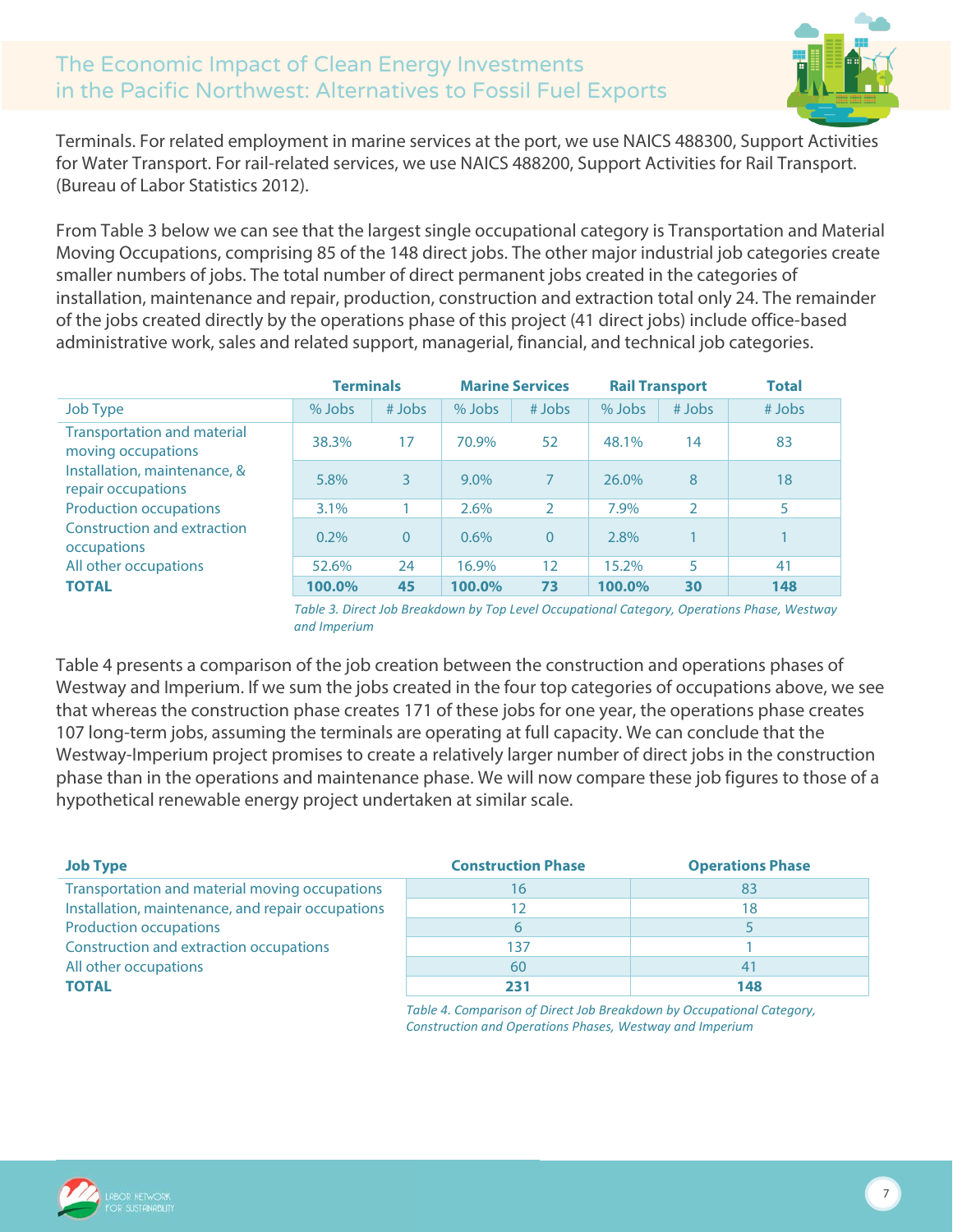

### <span id="page-8-0"></span>3. Renewable Energy Scenario: Utility-Scale Solar PV

For our sample renewable energy project, we have chosen to model a utility-scale solar photovoltaic (PV) facility, located in the state of Washington. Solar energy is one of the fastestgrowing energy sectors in the United States, in terms of both installed capacity and job creation. In 2015, solar and wind power accounted for 60 percent of new U.S. power capacity, and are expected to account for 70 percent in 2016 (Koch 2016). Prices for solar power have fallen by 60 percent since 2008. In a rare show of bipartisan cooperation, the United States Congress recently voted to extend the renewable energy production tax credits for another five years, which Bloomberg New Energy Finance (BNEF) expects will boost solar power capacity by an additional 20 gigawatts (GW) over the next five years (Randall 2015). Solar and wind power have surged even as fossil fuel prices have fallen, due to a combination of government incentives, strong consumer demand, and increasing cost competitiveness with fossil fuels. A recent Bloomberg article predicts, "By the time the new tax credits expire, solar and wind will be the cheapest forms of new electricity in many states across the U.S." (Randall 2015).

We predict the job creation and economic development impact of a utility-scale solar PV array using the Jobs and Economic Development Impacts (JEDI) model developed by the National Renewable Energy Laboratory (NREL), a public research institute and think tank based in Golden, CO. The JEDI models are Excel-based economic impact models that use fixed production coefficients to predict the impacts of renewable and non-renewable energy projects in each of the 50 states (National Renewable Energy Laboratory 2015). Renewable energy projects include onshore and off-shore wind, solar photovoltaics (PV), and cellulosic biomass-based ethanol.

#### **Unionized Utility-Scale Solar Jobs**

The potential for high-quality, union jobs in utility-scale solar installations can be seen in California. According to a study by the UC Berkeley Labor Center,<sup>a</sup> in-state, utility-scale solar generated electricity has quadrupled in California between 2010 and 2014. The share of California's electricity generated by renewable energy sources grew from 11% in 2008 to 19% in 2013. The study found:

Over the last five years, 10,200 well-paying construction jobs were created in California during the expansion of California's solar-based, utility-scale electrical generating facilities. These jobs pay, on average, \$78,000 per year and offer solid health and pension benefits. In addition, 136 permanent operations and maintenance jobs have been created and will last for the lifetime of these facilities. These operations and maintenance jobs pay an average of \$69,000 per year, usually with solid benefits. In addition to the jobs created on the construction projects, about 1,600 jobs have been created to handle increased business up and down the supply chain and to perform other new business activities associated with these projects. These newly-created construction, maintenance, and business-related jobs have boosted consumer spending, which in turn has induced the creation of over 3,700 additional California jobs aimed at meeting increased consumer demand. In total, more than 15,000 new jobs have been created by the solar farm construction boom in California over the last five years.

Utility-scale solar construction in California over the last five years built 4,250 MW of renewable energy generating capacity in California. Because most of the construction was organized under collectively bargained contracts or project labor agreements, contractors have agreed to contribute training money for apprenticeship training based on each hour of work for every blue-collar worker on the site. This has provided \$17.5 million in new money to help finance the training of construction apprentices and pre-apprentices. This infusion into California construction apprenticeship and preapprenticeship training includes \$8.3 million into electrician training, \$3.1 million into the training of construction craft laborers, \$2.6 million into training ironworkers, \$1.7 million to train carpenters and piledrivers, and \$1.9 million to train operating engineers.

This new human capital formation will generate a stream of higher income over decades, reflecting the greater skill set and higher productivity of these trained California construction workers. For instance, over the lifetime of electrical apprentices, as they become journeyworkers, their income in today's dollars will be higher by about \$1 million compared to what their income would have been absent this training. In addition, these workers not only earn while they learn but they also participate in family-supportive health insurance programs, promoting family formation and stable childrearing, and they begin building savings for their retirement. By the time these electrical apprentices retire as journeyworkers at age 65, they will have amassed a retirement nest egg of about \$525,000 in defined contribution and defined benefit programs sponsored by their contractors and unions. This is substantially more than what the median single or married worker at age 65 today has for retirement.

<sup>a</sup> Peter Philips, "Environmental and Economic Benefits of Building Solar in California: Quality Careers – Cleaner Lives," Donald Vial Center on the Green Economy, November 10, 2014.

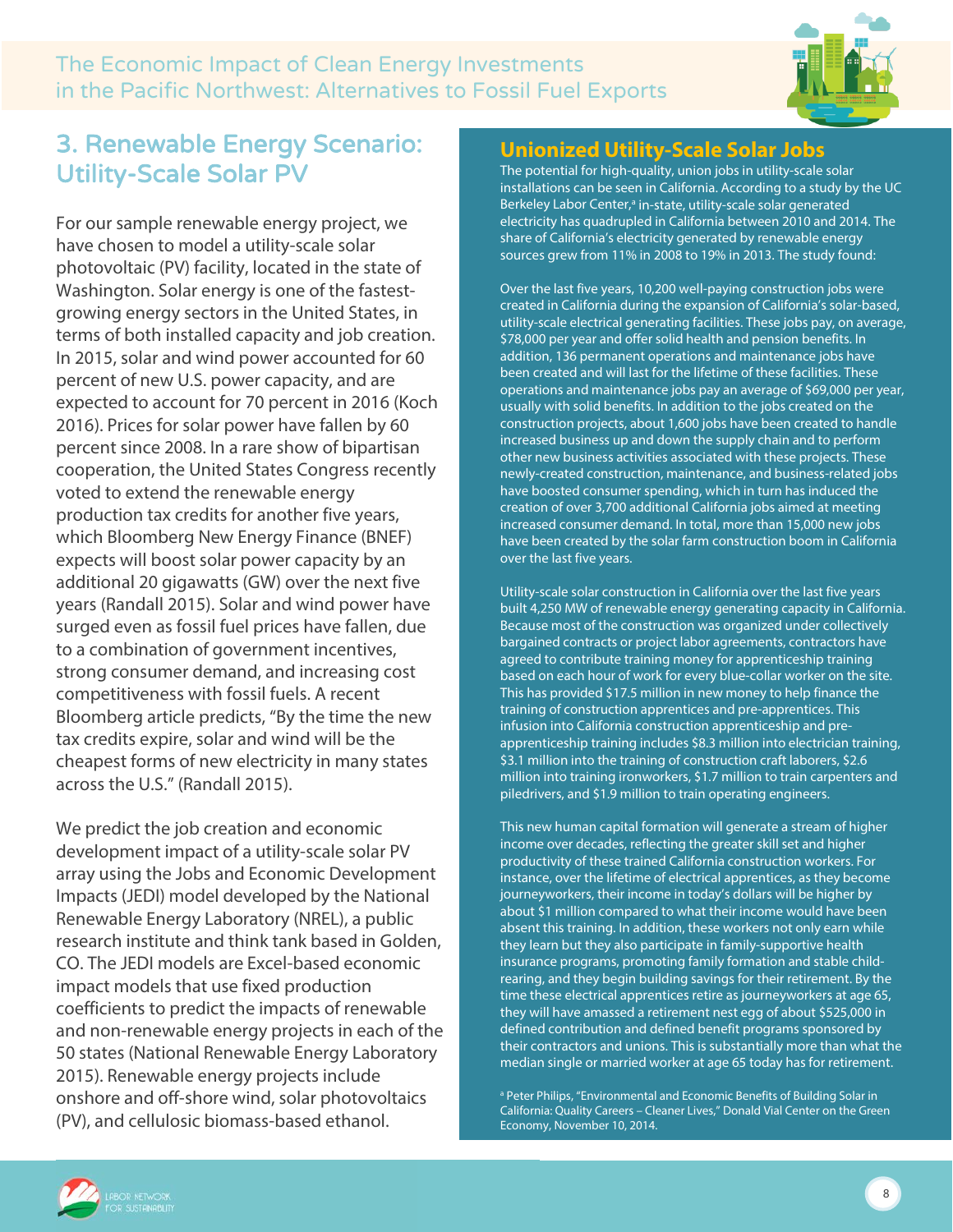

We assume a utility scale, photovoltaic (PV) solar array of 40 MW nameplate capacity, which is approximately the average size of a utility-scale solar project in the United States as of 2014 (Bolinger and Seel 2015). We assume that the solar panels are made of crystalline silicon and arranged in a fixed mount pattern (National Renewable Energy Laboratory 2015). We assume that the mounting, the modules, and the electrical components are manufactured in-state, and the solar inverter is manufactured out of state. We assume that 50% of all materials and equipment by value are sourced through in-state suppliers; 100% of labor for installation, operations and maintenance is sourced in-state; and 50% of business overhead is spent in-state.

[Table](#page-9-0) 5 below provides projections of the total cost, in-state spending, and direct and total annual jobs created by the solar array described above. Three results are worth noting. First, the total cost and in-state investment spending in the construction phase are both much larger than in the operations phase. Second, as in the case of the oil export terminal above, the direct and total jobs created by the construction phase are much larger than in the operations phase. Third, the operations phase creates a very small number of total jobs per \$1 million of in-state spending. This result stems from the fact that the vast majority of spending during the operations phase of the project consists of debt service payments; the actual operational costs of the facility total \$797,200, of which \$733,424 is spent in-state. The number of direct and total jobs created per \$1 million of in-state operational costs alone is quite large (9.5 direct jobs and *53.2 total jobs* per \$1 million).

| <b>Project Phrase</b>                                                                                                 | <b>Total Cost</b> | <b>In-State</b><br><b>Spending</b> | <b>Direct</b><br><b>Jobs/Year</b> | <b>Direct Jobs/S1</b><br><b>Million In-State</b><br><b>Spending</b> | <b>Total</b><br><b>Jobs/Year</b> | <b>Total Construction</b><br><b>Jobs/\$1 Million</b><br><b>Invested Locally</b> |
|-----------------------------------------------------------------------------------------------------------------------|-------------------|------------------------------------|-----------------------------------|---------------------------------------------------------------------|----------------------------------|---------------------------------------------------------------------------------|
|                                                                                                                       |                   |                                    |                                   |                                                                     |                                  |                                                                                 |
| Construction                                                                                                          | \$194,753,791     | \$109,920,707                      | 478                               | 4.3                                                                 | 1.114                            | 10.1                                                                            |
| <b>Operations</b>                                                                                                     | \$23,388,640      | \$23,324,864                       |                                   | 0.3                                                                 | 39                               | 1.67                                                                            |
| Table E. Droicated Jah Creation Impacts: Utility Coale Color Dhatovaltais Arrow 10 MMI Nameablete Canacity Machinaton |                   |                                    |                                   |                                                                     |                                  |                                                                                 |

*Table 5. Projected Job Creation Impacts: Utility-Scale Solar Photovoltaic Array, 40 MW Nameplate Capacity, Washington State*

<span id="page-9-0"></span>[Table](#page-9-1) 6 below provides the breakdown of construction jobs from the solar array. We find that 478 of these jobs are in construction or construction related services. These jobs comprise 43% of those created during the construction phase of the solar array. Indirect jobs created through sourcing and manufacturing of solar energy parts and components comprises an additional 409 jobs, or 37% of total jobs created. A large number of these indirect jobs will be created in manufacturing industries.

| <b>Impact Type</b>                           | <b>Jobs</b> | <b>Earnings</b><br>(\$ Million) | <b>Output</b><br>(\$ Million) |
|----------------------------------------------|-------------|---------------------------------|-------------------------------|
| <b>Direct: Construction Labor</b>            | 274         | \$17.75                         |                               |
| <b>Direct: Construction Related Services</b> | 204         | \$12.12                         |                               |
| <b>Subtotal: Direct</b>                      | 478         | \$29.86                         | \$40.78                       |
| Indirect: Equipment and Supply Chain         | 409         | \$29.95                         | \$122.17                      |
| <b>Induced Impacts</b>                       | 226         | \$13.6                          | \$54.89                       |
| <b>Direct: Construction Labor</b>            | 274         | \$17.75                         |                               |
| <b>Direct: Construction Related Services</b> | 204         | \$12.12                         |                               |

*Table 6. Projected Job Breakdown, 40 MW Solar PV Array, Construction Phase*

<span id="page-9-1"></span>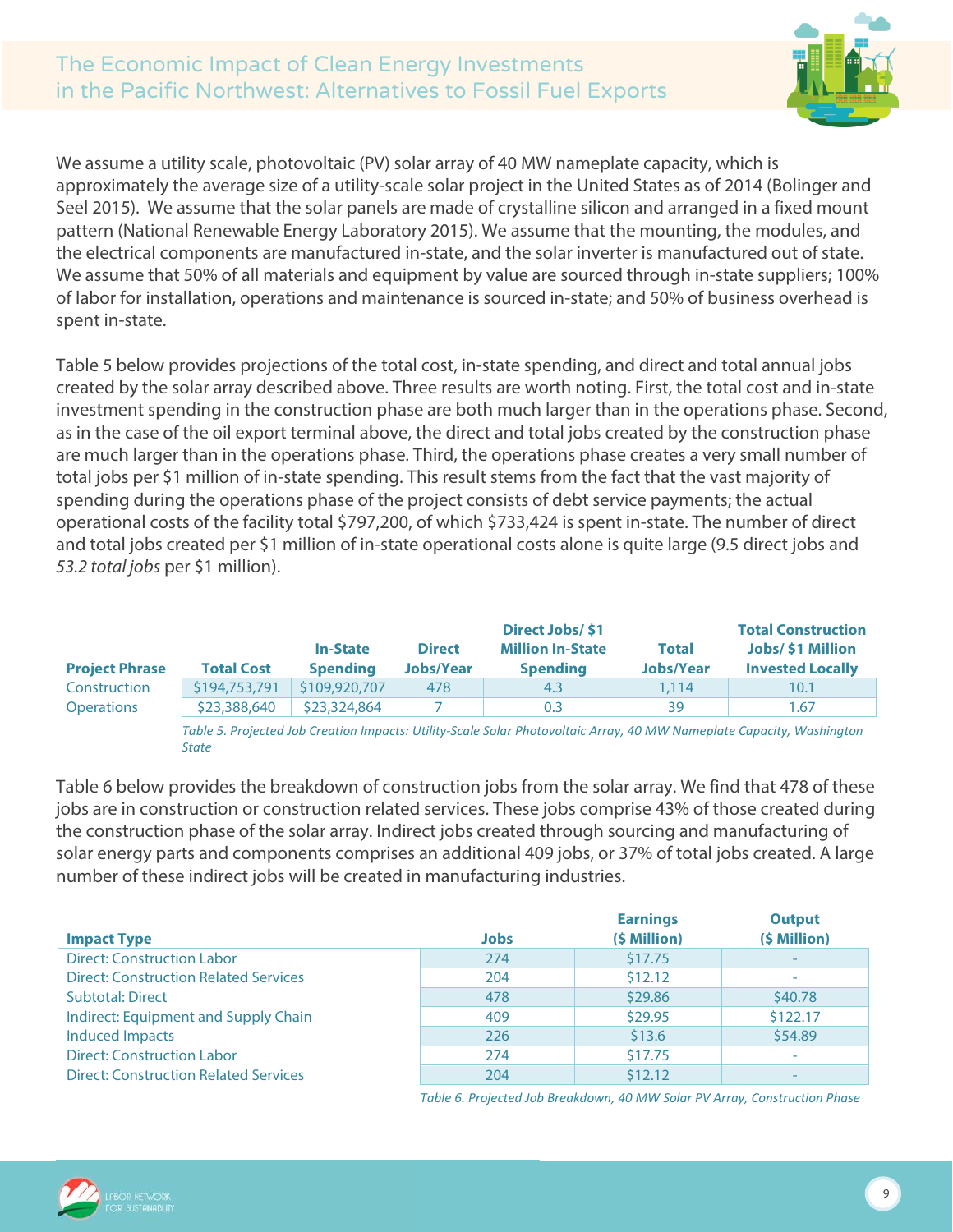

[Table](#page-10-0) 7 below provides a comparison of the jobs breakdown of the construction phases of the proposed Westway/Imperium project and the hypothetical solar array. The results are clear: the solar array would create many more jobs, including many more construction jobs, than the oil terminals. The solar array would create 247 more construction or construction-related jobs, 147 more indirect, supply chain-related jobs, and 356 more total jobs, than the oil terminals.

| <b>Impact Type</b>                   | <b>Westway/Imperium</b> | <b>Solar PV</b><br><b>Utility (JEDI)</b> | <b>Difference</b> |
|--------------------------------------|-------------------------|------------------------------------------|-------------------|
| Construction                         | 137                     | 274                                      | 137               |
| Construction-related services        | 94                      | 204                                      | 110               |
| <b>Subtotal: Direct</b>              | 231                     | 478                                      | 247               |
| Indirect (Equipment / Supply Chain)  | 262                     | 409                                      | 147               |
| <b>Induced Impacts</b>               | 265                     | 226                                      | $-39$             |
| Total: Direct, Indirect, and Induced | 758                     | 1.114                                    | 356               |

*Table 7. Job Creation Comparisons, Construction Phase, Westway/Imperium vs. Solar Array*

<span id="page-10-0"></span>[Table](#page-10-1) 8 below provides the results of the JEDI model for the operations phase of the solar array. These figures reveal a relatively small number of direct and total operations jobs. Every year the plant is in operation, assuming it is running at full capacity, it would create 39 total jobs, of which 7 would be direct jobs created on-site. The project would also create 17 indirect supply-chain related jobs. Table 8. Projected Job Breakdown, Operations Phase, Solar Array

<span id="page-10-1"></span>

| <b>Impact Type</b>                           | <b>Westway/Imperium</b> | <b>Solar PV</b><br><b>Utility (JEDI)</b> | <b>Difference</b> |
|----------------------------------------------|-------------------------|------------------------------------------|-------------------|
| <b>Direct: Onsite Operation Labor</b>        |                         | \$0.44                                   | \$0.44            |
| Indirect: Local Revenue / Supply Chain       | 17                      | \$1.13                                   | \$3.31            |
| Induced Impacts                              | 15                      | \$0.89                                   | \$2.59            |
| Total Impacts: Direct, Indirect, and Induced | 39                      | \$2.47                                   | \$6.36            |

*Table 8. Projected Job Breakdown, Operations Phase, Solar Array*

[Table](#page-10-2) 9 below compares the operations jobs created by the solar array with those created by Westway/Imperium. Clearly the solar plant operations are insufficient to generate the number of jobs, year after year, that Westway/Imperium would create. This result suggests that investments in additional clean energy capacity must be ongoing, rather than one-time-only, to compete with investments in fossil fuel infrastructure. The following section of this study demonstrates that a complementary investment in energy efficiency upgrades can provide a larger number of jobs than those that would be created by a fossil fuel project such as Westway/Imperium.

| <b>Impact Type</b>                        | <b>Westway/Imperium</b> | <b>Solar PV</b><br><b>Utility (JEDI)</b> | <b>Difference</b> |
|-------------------------------------------|-------------------------|------------------------------------------|-------------------|
| <b>Direct</b>                             | 148                     |                                          | $-91$             |
| Indirect                                  | 87                      |                                          | $-70$             |
| Induced                                   | 69                      | 15                                       | $-54$             |
| Total Impacts (Direct, Indirect, Induced) | 304                     | 39                                       | $-265$            |

*Table 9. Job Creation Comparisons, Operations Phase, Westway/Imperium vs. Solar Array*

<span id="page-10-2"></span>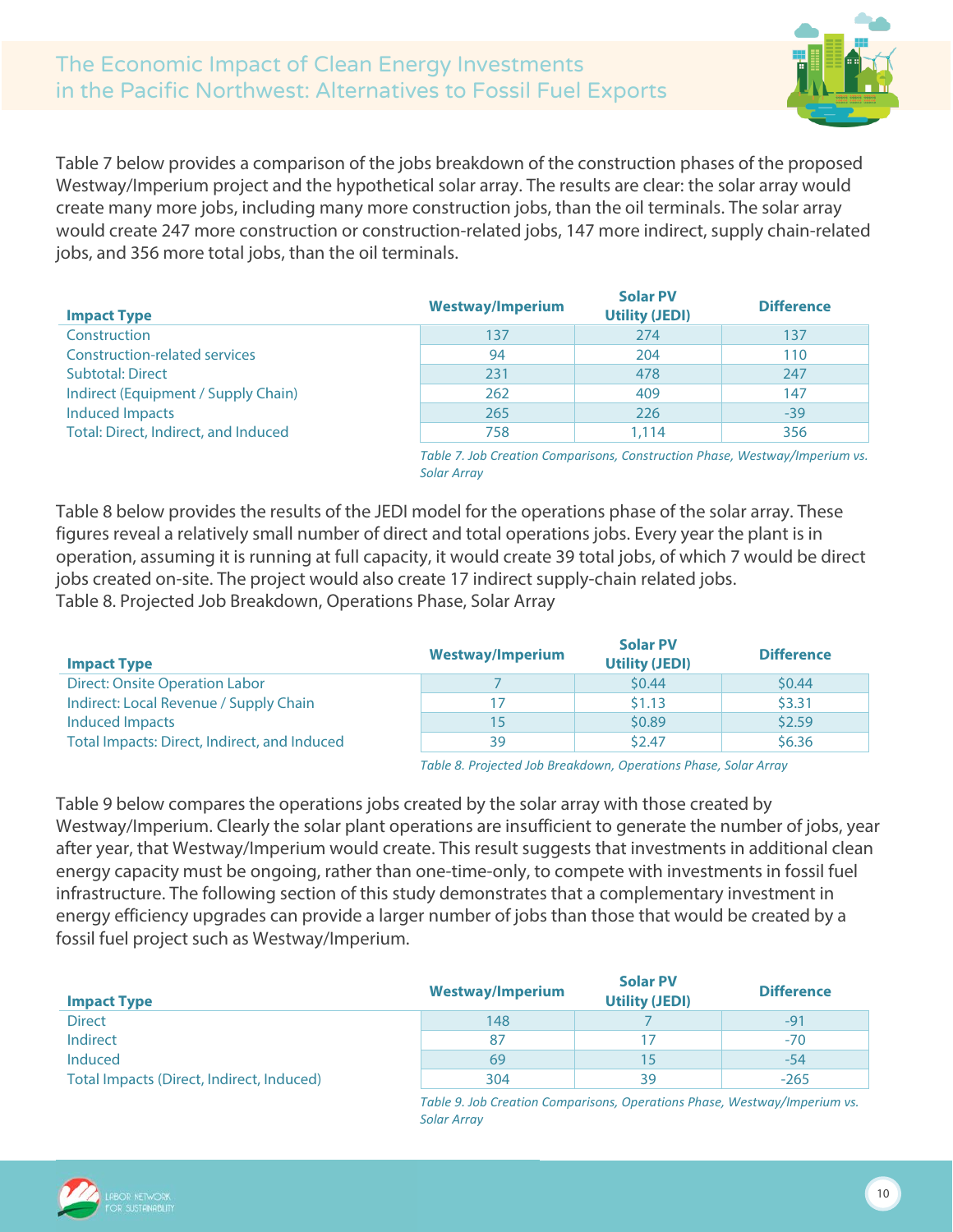

### <span id="page-11-0"></span>**Utility Scale Solar Photovoltaic—What Kind of Jobs?**

This study has demonstrated that constructing a utility-scale solar photovoltaic power plant would create a larger number of jobs than a comparably scaled investment in fossil fuel export infrastructure. But what kinds of construction, installation, and manufacturing jobs would be created by this investment? This section provides a closer look at the occupations that such an investment could potentially generate in the Pacific Northwest.

Table *A* presents the assumptions behind the JEDI model analyzed in this study for the State of Washington. We assume that all electrical components and modules, except the solar inverter, are produced in Washington, though we assume that only 50% of these components (by value) are actually sourced locally. Under these assumptions, we derive an estimate of the local costs associated with the project, presented in the right-hand column of Table *A*.

| <b>Detailed PV Project Data Costs</b>         |                   |                                 |                                                              |                                  |  |  |  |
|-----------------------------------------------|-------------------|---------------------------------|--------------------------------------------------------------|----------------------------------|--|--|--|
| <b>Installation Costs</b>                     | <b>Total Cost</b> | <b>Purchased</b><br>Locally (%) | <b>Manufactured</b><br><b>Locally</b><br>$(Y \text{ or } N)$ | Local (In-<br><b>State) Cost</b> |  |  |  |
| Materials, Equipment, and Labor               |                   |                                 |                                                              |                                  |  |  |  |
| Mounting (rails, clamps, fittings, etc.)      | \$7,102,239       | 50%                             | Y                                                            | \$3,551,120                      |  |  |  |
| <b>Modules</b>                                | \$78,000,000      | 50%                             | Y                                                            | \$39,000,000                     |  |  |  |
| Electrical (wire, connectors, breakers, etc.) | \$8,097,761       | 50%                             | Y                                                            | \$4,048,880                      |  |  |  |
| Inverter                                      | \$11,600,000      | 50%                             | N.                                                           | 50                               |  |  |  |
| <b>Installation Labor</b>                     | \$17,745,612      | 100%                            |                                                              | \$17,745,612                     |  |  |  |
| Subtotal                                      | \$122,545,612     |                                 |                                                              | \$64,345,612                     |  |  |  |
| <b>Other Costs</b>                            |                   |                                 |                                                              |                                  |  |  |  |
| Permitting                                    | \$820,001         | 100%                            |                                                              | \$820,001                        |  |  |  |
| <b>Other Costs</b>                            | \$18,122,018      | 100%                            |                                                              | \$18,122,018                     |  |  |  |
| <b>Business Overhead</b>                      | \$53,266,160      | 50%                             |                                                              | \$26,633,080                     |  |  |  |
| <b>Total</b>                                  | \$194,753,791     |                                 |                                                              | \$109,920,71                     |  |  |  |

*Table A. JEDI Model, Detailed Solar PV Project Data Costs by Category*

Table *B* below presents the primary results from the JEDI model for the utility scale solar PV array, based on the assumptions detailed above. These results provide us with estimates of the number of jobs (measured in job-years), workers' earnings, and total output created by construction, construction related services, manufacturing, wholesale and retail trade, and other services and sectors. Induced impacts, which consist of the jobs, earnings, and output that these workers generate out of consumption spending, are counted separately in the second from the bottom line of the table.

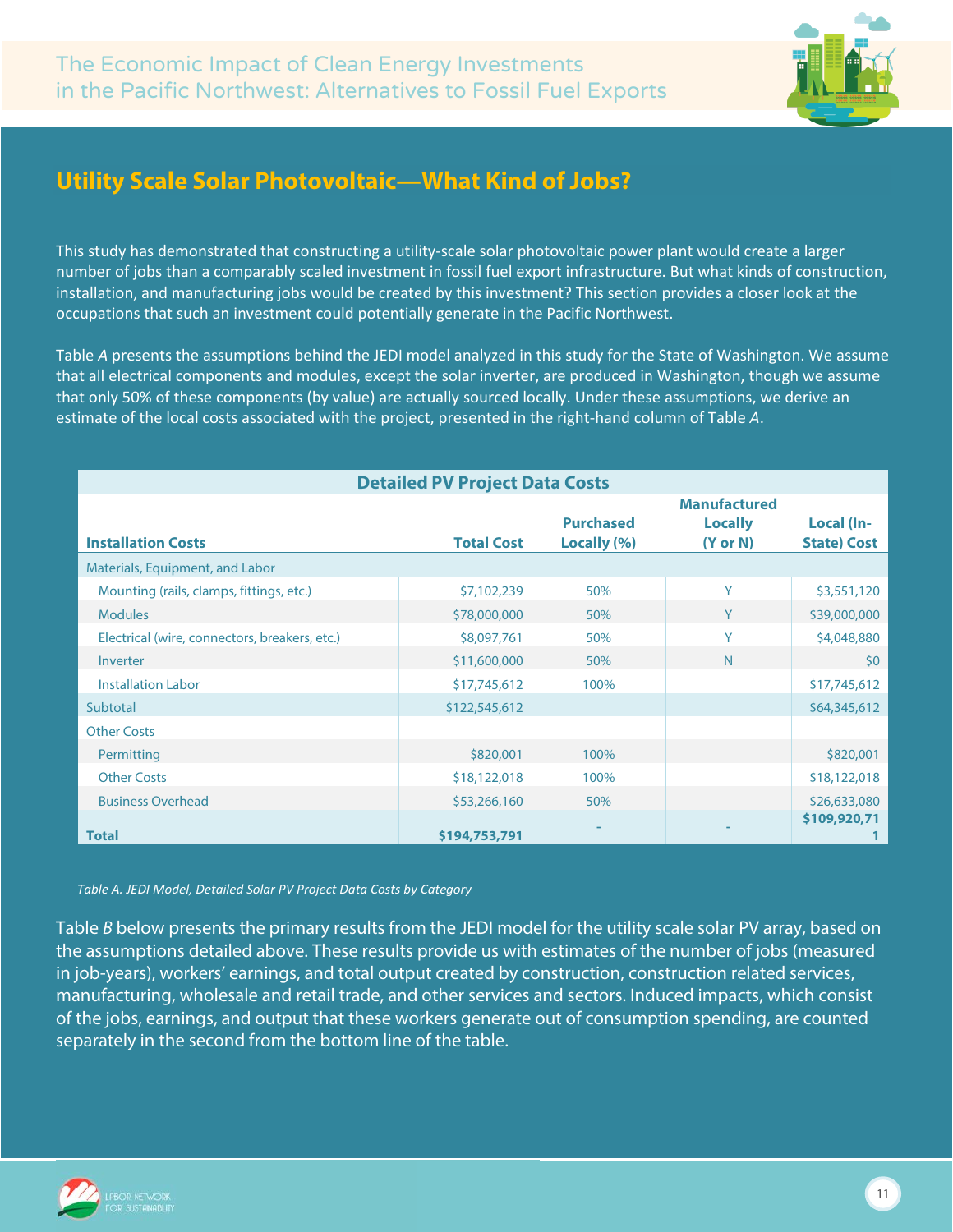|                                                       | <b>Jobs</b>  | <b>Earnings (\$000, 2015 USD)</b> | <b>Output (\$000, 2015 USD)</b> |
|-------------------------------------------------------|--------------|-----------------------------------|---------------------------------|
| <b>Project Development and Onsite Labor Impacts</b>   |              |                                   |                                 |
| <b>Construction and Installation Labor</b>            | 274          | \$17,745.6                        | N/A                             |
| <b>Construction and Installation Related Services</b> | 204          | \$12,117.1                        | N/A                             |
| <b>Subtotal</b>                                       | 478          | \$29,862.7                        | \$40,779.2                      |
| <b>Module and Supply Chain Impacts</b>                |              |                                   |                                 |
| Manufacturing                                         | 154          | \$12,754.3                        | \$62,538.2                      |
| Trade (Wholesale and Retail)                          | 63           | \$5,045.6                         | \$13,523.0                      |
| Finance, Insurance and Real Estate                    | $\mathbf{0}$ | 50.0                              | 50.0                            |
| <b>Professional Services</b>                          | 24           | \$1,583.4                         | \$4,352.5                       |
| <b>Other Services</b>                                 | 60           | \$8,217.1                         | \$21,897.7                      |
| <b>Other Sectors</b>                                  | 109          | \$2,345.8                         | \$8,544.8                       |
| <b>Subtotal</b>                                       | 409          | \$29,946.2                        | \$110,856.3                     |
| <b>Induced Impacts</b>                                | 226          | \$13,608.0                        | \$39,380.4                      |
| <b>Total Impacts</b>                                  | 1,113        | \$73,416.9                        | \$191,015.8                     |

Table B. JEDI Model Local Economic Impacts - Summary Results: Construction and Installation Period

What kinds of occupations will this investment create? To answer this question, we first examine the JEDI model's detailed output, which provides us with estimates of direct, indirect, and induced job creation by industrial category. These estimates are provided below in Table 3. Each of the categories is associated with a top-level job category listed in Table B above; Table C provides this mapping, which was derived from examining the broad and detailed results of the JEDI model.

| <b>JEDI Model</b>                            |                                         | <b>Job Creation</b> |                                   |                |       |
|----------------------------------------------|-----------------------------------------|---------------------|-----------------------------------|----------------|-------|
| <b>Top Level Job Category</b>                | <b>Detailed Job Category</b>            | <b>Direct</b>       | <b>Induced</b><br><b>Indirect</b> |                |       |
|                                              | <b>Construction/Installations - Non</b> |                     |                                   |                |       |
| <b>Construction and Installation Labor</b>   | <b>Residential</b>                      | 274                 | 36                                | 48             | 359   |
| <b>Construction and Installation Related</b> |                                         |                     |                                   |                |       |
| Services/Professional Services               | <b>Office Services</b>                  | 199                 | 23                                | 59             | 281   |
| <b>Construction and Installation Related</b> | <b>Architectural and Engineering</b>    |                     |                                   |                |       |
| <b>Services/Professional Services</b>        | <b>Services</b>                         | 5                   | 1                                 | $\mathcal{P}$  | 9     |
|                                              | Semiconductor (solar cell/module)       |                     |                                   |                |       |
| Manufacturing                                | manufacturing                           | 37                  | 91                                | 48             | 176   |
| Manufacturing                                | <b>Fabricated Metals</b>                | 9                   | 5                                 |                | 18    |
| Manufacturing                                | <b>Energy Wire Manufacturing</b>        | 6                   | 6                                 |                | 16    |
| <b>Trade (Wholesale and Retail)</b>          | <b>Wholesale Trade</b>                  | 39                  | 16                                | 21             | 77    |
| Trade (Wholesale and Retail)                 | Retail trade                            |                     |                                   |                | 9     |
|                                              | <b>TCPU</b> (transportation,            |                     |                                   |                |       |
| <b>Other Services/Other Sectors</b>          | communication, and public utilities)    | 3                   | $\overline{2}$                    | $\overline{2}$ | 6     |
| <b>Other Services/Other Sectors</b>          | Other services                          | 102                 | 25                                | 35             | 162   |
| <b>Other Services/Other Sectors</b>          | Government                              |                     | $\mathbf{0}$                      | 0              |       |
| <b>TOTALS</b>                                |                                         | 682                 | 206                               | 226            | 1,114 |

Table C. JEDI Model: Job Creation by Industrial Category

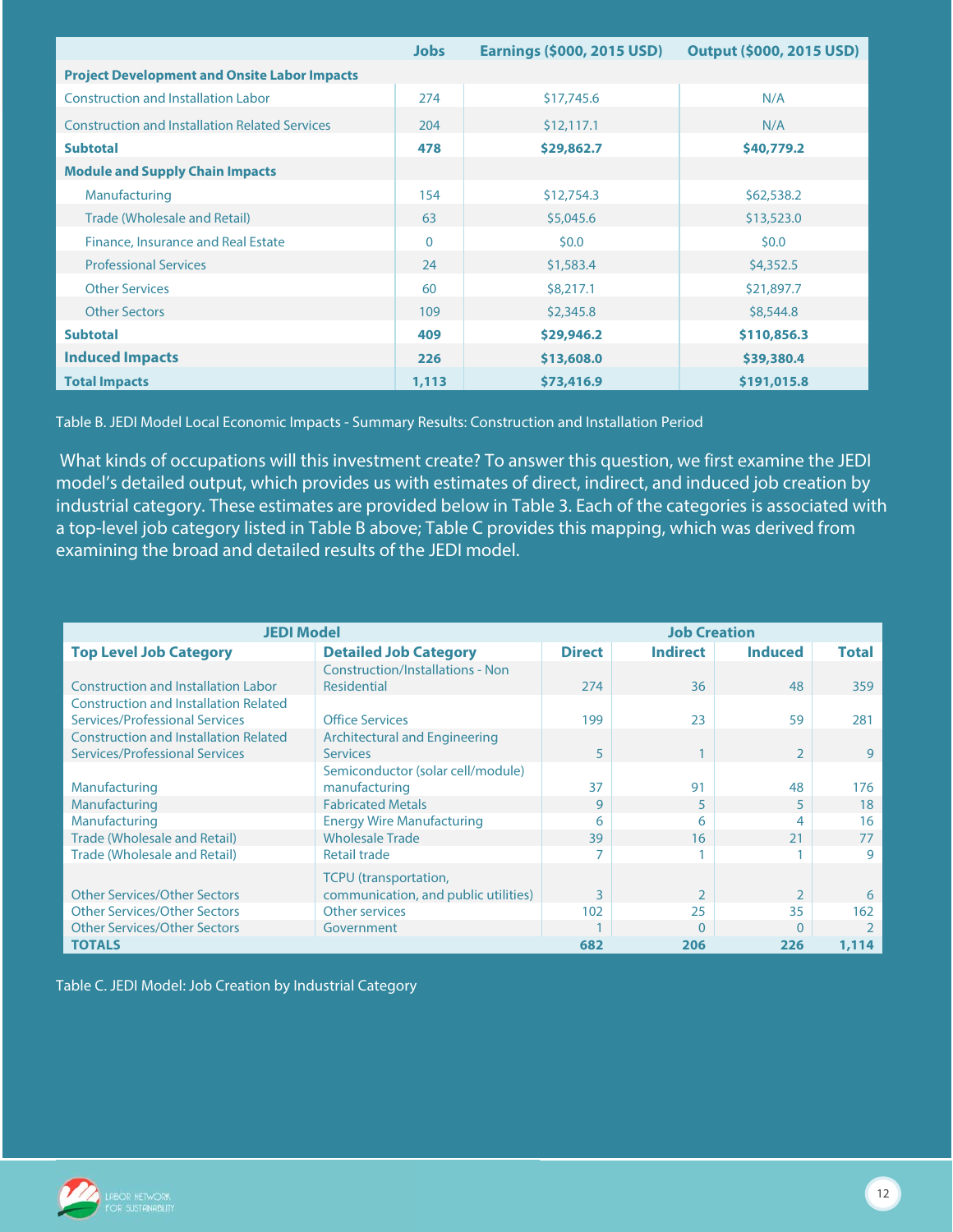

We then match each category of job creation to an industry sector as defined by the North American Industrial Classification Scheme (NAICS). Table D below provides this conversion, which we conduct through a keyword search of the NAICS classification scheme. We use the six-digit code (most specific) when we are able to identify clearly a specific industrial sector associated with the expenditures outlined in the JEDI model, and the 4-, 3-, or 2-digit codes when the sector is less clearly identifiable through the keyword search.

| <b>JEDI Model - Job Category</b>                              | <b>NAICS Industrial Sector Name</b>                                                                                                | <b>NAICS Industrial</b><br><b>Sector Code</b> |
|---------------------------------------------------------------|------------------------------------------------------------------------------------------------------------------------------------|-----------------------------------------------|
| <b>Construction/Installations - Non</b><br><b>Residential</b> | Power and communication line and related structures construction                                                                   | 237130                                        |
| <b>Fabricated Metals</b>                                      | Conduits and fittings, electrical, manufacturing                                                                                   | 335932                                        |
| <b>Energy Wire Manufacturing</b>                              | Connectors and terminals for electrical devices manufacturing<br>Household appliances and electrical and electronic goods merchant | 335313                                        |
| <b>Wholesale Trade</b>                                        | wholesalers                                                                                                                        | 423600                                        |
| Retail trade                                                  | Miscellaneous store retail                                                                                                         | 453000                                        |
| TCPU (transportation, communication,<br>and public utilities) | Electric power generation, transmission, and distribution                                                                          | 221100                                        |
| <b>Office Services</b>                                        | Accounting, Tax Preparation, Bookkeeping, and Payroll Services                                                                     | 541200                                        |
| <b>Architectural and Engineering Services</b>                 | <b>Engineering services</b>                                                                                                        | 541330                                        |
| Other services                                                | <b>Various</b>                                                                                                                     | <b>Various</b>                                |
| Government                                                    | Licensing and permit issuance for business issuance, government                                                                    | 926150                                        |
| Semiconductor (solar cell/module)<br>manufacturing            | Semiconductor and other electronic component manufacturing                                                                         | 334400                                        |

Table D. Industrial Categories: Mapping JEDI Model to NAICS Industry Sector

To estimate the job creation associated with each of these categories, following the JEDI model, we first strip out all "Induced" jobs from the estimates given above in Table 3, and count those jobs separately. We count these jobs separately because they comprise a very wide variety of sectors that form part of workers' consumption spending, and thus cannot be considered to be part of the original sector from which they were created.

Following the JEDI model, we count direct and indirect jobs for all manufacturing, trade, government, office, and utilities sectors to be part of the same sector; however, we count direct jobs only for construction and installation services to be within-sector, since the indirect impacts of construction and installation services tend to be generated outside those broad sectors. We combine indirect jobs for the latter two sectors under the category of "Other services."

Table E below presents estimates of the number of jobs created by sector for the construction of the solar photovoltaic utility plant. The top three sectors by number of jobs created are:

- 1. Power and communication line and related structures construction: **274 jobs**
- 2. Accounting, Tax Preparation, Bookkeeping, and Payroll Services: **222 jobs**
- 3. Semiconductor and other electronic component manufacturing: **128 jobs**

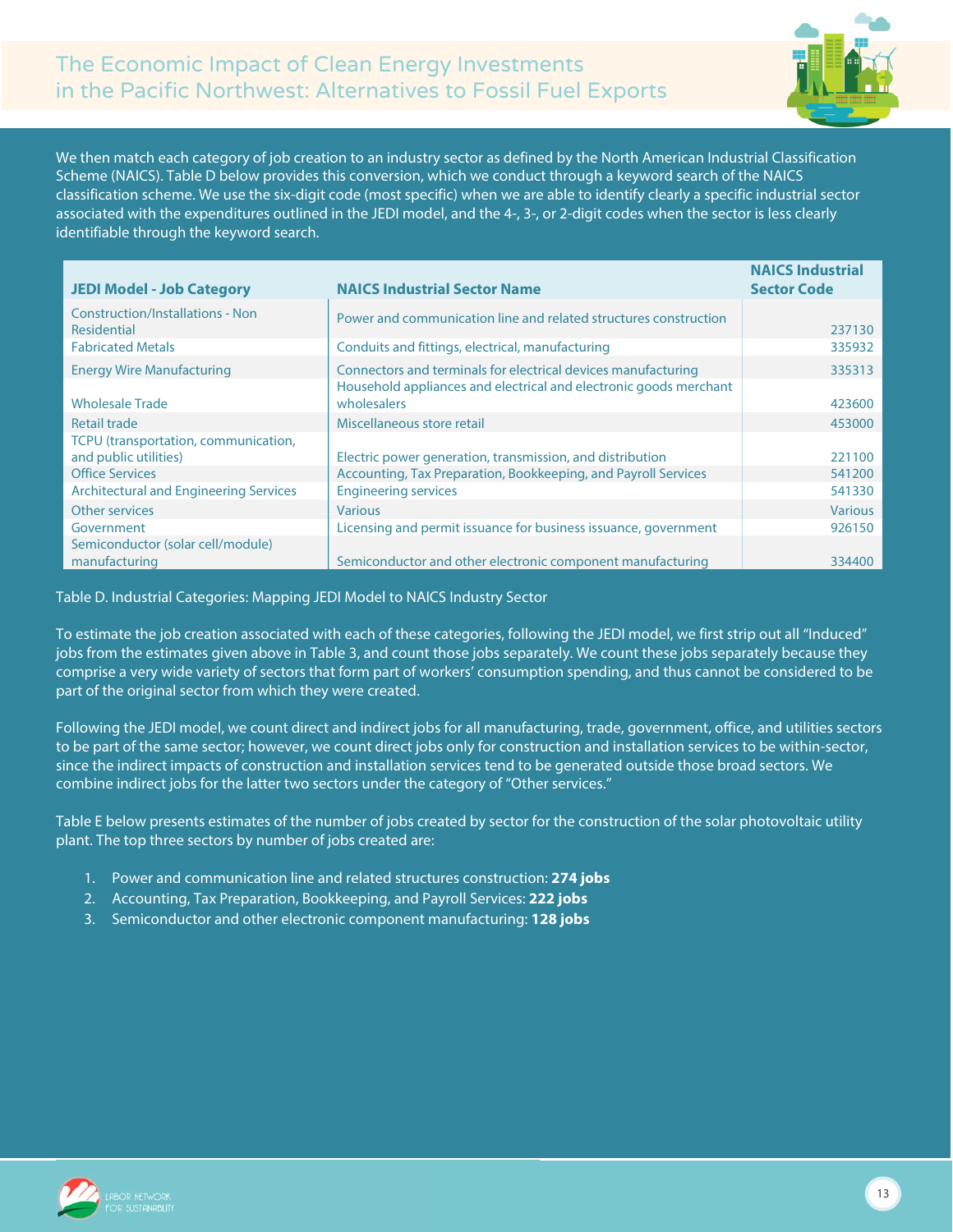

|                                                                   | <b>NAICS Industrial</b> |                     |
|-------------------------------------------------------------------|-------------------------|---------------------|
| <b>NAICS Industrial Sector Name</b>                               | <b>Sector Code</b>      | <b>Job Creation</b> |
| Power and communication line and related structures construction  | 237130                  | 274                 |
| Accounting, Tax Preparation, Bookkeeping, and Payroll Services    | 541200                  | 222                 |
| Semiconductor and other electronic component manufacturing        | 334400                  | 128                 |
| Household appliances and electrical and electronic goods merchant |                         |                     |
| wholesalers                                                       | 423600                  | 56                  |
| Conduits and fittings, electrical, manufacturing                  | 335932                  | 14                  |
| Connectors and terminals for electrical devices manufacturing     | 335313                  | 12                  |
| Miscellaneous store retail                                        | 453000                  | 7                   |
| <b>Engineering services</b>                                       | 541330                  | 6                   |
| <b>Utilities</b>                                                  | 220000                  | 5                   |
| Licensing and permit issuance for business issuance, government   | 926150                  |                     |
| <b>Other Services</b>                                             | <b>Various</b>          | 163                 |
| <b>Induced Impacts</b>                                            | <b>Various</b>          | 226                 |
| <b>TOTAL</b>                                                      |                         | 1,114               |

Table E. Solar PV, Job Creation by NAICS Industrial Sector

The next three tables provide estimates of the line-item occupational breakdown for the top three industrial sectors listed above. The industrial sector for which the largest single group of jobs is expected to be created is sector 237130, Power and communication line and related structures construction. The job creation breakdown, by line item occupation, associated with the construction of the solar PV array is given below in Table F. The top three occupations created by this sector, for this project, are expected to be as follows:

- 1. Construction laborers (BLS occupation code 47-2061): **50 jobs**
- 2. Electrical power-line installers and repairers (BLS occupation code 49-9051): **49 jobs**
- 3. Telecommunications line installers and repairers (BLS occupation code 49-9052): **27 jobs**

| <b>Occupation Title</b>                                              | <b>BLS Occupation Code</b> | # Jobs |
|----------------------------------------------------------------------|----------------------------|--------|
| <b>Construction laborers</b>                                         | 47-2061                    | 50     |
| Electrical power-line installers and repairers                       | 49-9051                    | 49     |
| Telecommunications line installers and repairers                     | 49-9052                    |        |
| Operating engineers and other construction equipment operators       | 47-2073                    | 18     |
| First-line supervisors of construction trades and extraction workers | 47-1011                    | 16     |
| Electricians                                                         | 47-2111                    |        |
| First-line supervisors of mechanics, installers, and repairers       | 49-1011                    |        |
| <b>Construction managers</b>                                         | 11-9021                    |        |
| General and operations managers                                      | $11 - 1021$                | 6      |
| Office clerks, general                                               | 43-9061                    | 6      |
| <b>All Other Occupations</b>                                         |                            |        |
| <b>TOTAL</b>                                                         |                            |        |

Table F. Job Creation, Top 10 Occupations: NAICS Sector 237130, Power and communication line and related structures construction

The industrial sector for which the second-largest single group of jobs is expected to be created is sector 541200, Accounting, Tax Preparation, Bookkeeping, and Payroll Services. The job creation breakdown, by line item occupation, associated with the construction of the solar PV array is given below in Table G. The top three occupations created by this sector, for this project, are expected to be as follows:

- 1. Accountants and auditors (BLS 13-2011): **81 jobs**
- 2. Bookkeeping, accounting, and auditing clerks (BLS 43-3031): **22 jobs**
- 3. Tax preparers (BLS 13-2082): **16 jobs**

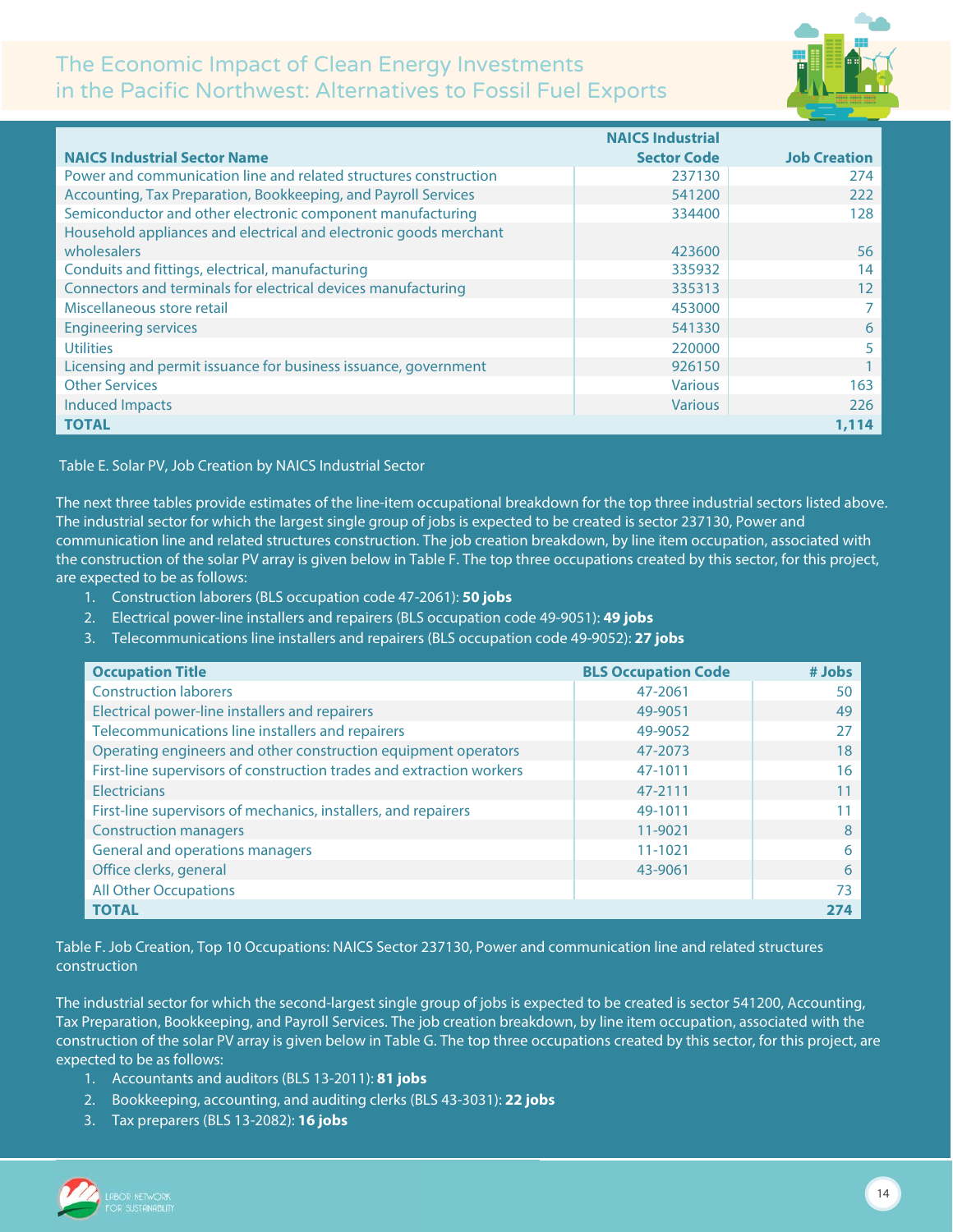

|                                                                                 | <b>BLS Occupation</b> |        |
|---------------------------------------------------------------------------------|-----------------------|--------|
| <b>Occupation Title</b>                                                         | Code                  | # Jobs |
| <b>Accountants and auditors</b>                                                 | 13-2011               | 81     |
| Bookkeeping, accounting, and auditing clerks                                    | 43-3031               | 22     |
| Tax preparers                                                                   | 13-2082               | 16     |
| Secretaries and administrative assistants, except legal, medical, and executive | 43-6014               |        |
| Office clerks, general                                                          | 43-9061               | 10     |
| <b>Billing and posting clerks</b>                                               | 43-3021               | 10     |
| <b>Financial managers</b>                                                       | 11-3031               | 6      |
| <b>Customer service representatives</b>                                         | 43-4051               |        |
| First-line supervisors of office and administrative support workers             | 43-1011               | 4      |
| General and operations managers                                                 | $11 - 1021$           | 4      |
| <b>All Other Occupations</b>                                                    |                       | 52     |
| <b>TOTAL</b>                                                                    |                       |        |

Table G. Job Creation, Top 10 Occupations, NAICS Sector 541200, Accounting, Tax Preparation, Bookkeeping, and Payroll Services

The industrial sector for which the third-largest single group of jobs is expected to be created is sector 334400, Semiconductor and other electronic component manufacturing. The job creation breakdown, by line item occupation, associated with the construction of the solar PV array is given below in Table H. The top three occupations created by this sector, for this project, are expected to be as follows:

- 1. Electrical and electronic equipment assemblers (BLS 51-2022):**14 jobs**
- 2. Semiconductor processors (BLS 51-9141): **7 jobs**
- 3. Electrical and electronics engineering technicians (BLS 17-3023): **6 jobs**

| <b>Occupation Title</b>                              | <b>BLS Occupation Code</b> | # Jobs |
|------------------------------------------------------|----------------------------|--------|
| Electrical and electronic equipment assemblers       | 51-2022                    | 14     |
| Semiconductor processors                             | 51-9141                    |        |
| Electrical and electronics engineering technicians   | 17-3023                    | 6      |
| <b>Team assemblers</b>                               | 51-2092                    | 5      |
| Inspectors, testers, sorters, samplers, and weighers | 51-9061                    |        |
| <b>Industrial engineers</b>                          | 17-2112                    | 5      |
| <b>Electrical engineers</b>                          | 17-2071                    | 4      |
| Electronics engineers, except computer               | 17-2072                    | 4      |
| Computer hardware engineers                          | 17-2061                    | 4      |
| Industrial engineering technicians                   | 17-3026                    | 4      |
| <b>All Other Occupations</b>                         |                            | 68     |
| <b>TOTAL</b>                                         |                            | 128    |

Table H. Job Creation, Top 10 Occupations, NAICS Sector 334400, Semiconductor and other electronic component manufacturing

The next section presents a similar set of results for an energy efficiency investment of comparable scale to the operational costs of an oil export terminal proposed for the Pacific Northwest coast.

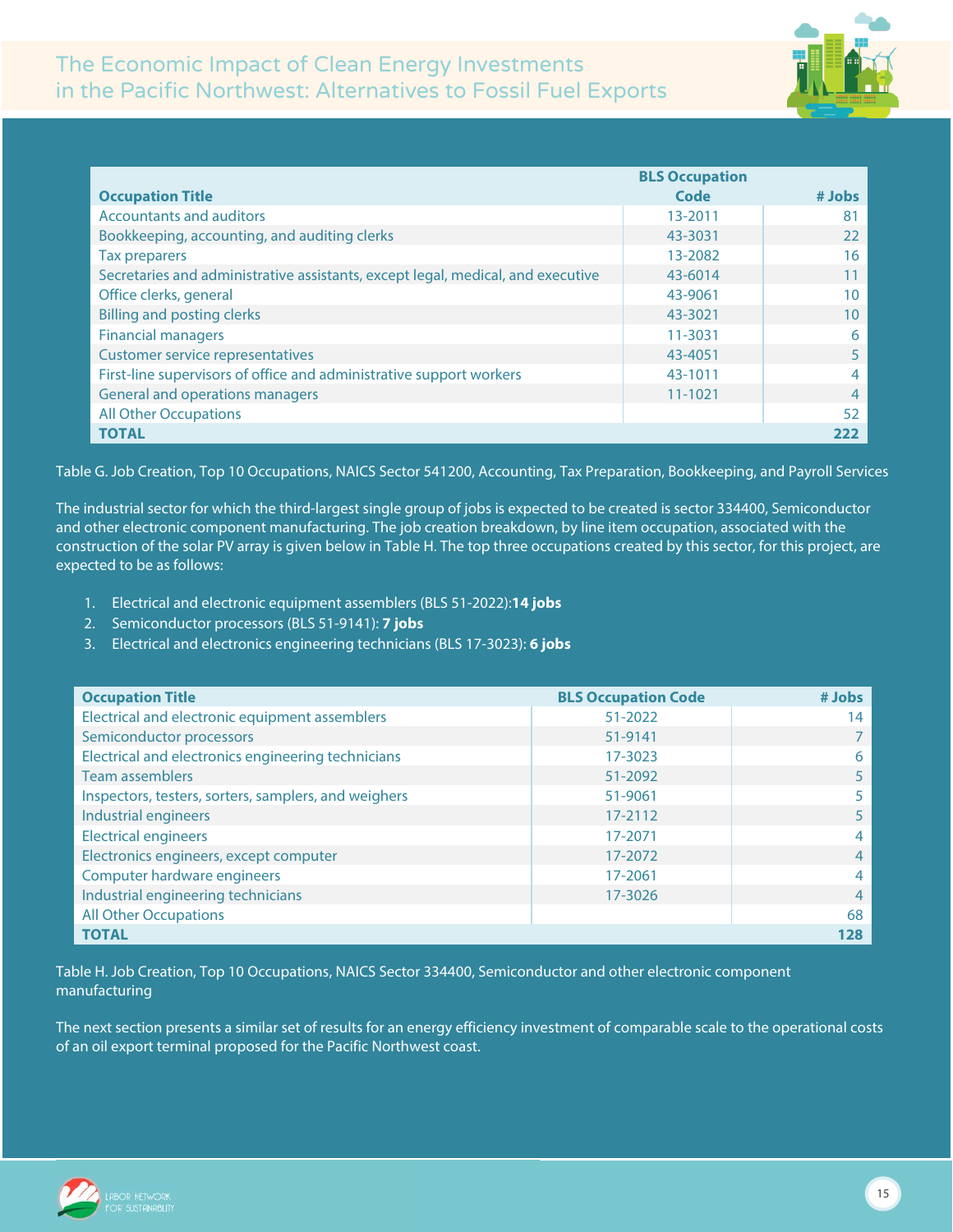

## <span id="page-16-0"></span>4.ENERGY EFFICIENCY: A **COMPLEMENTARY** INVESTMENT

As the previous section makes clear, the solar PV scenario presented in this study creates fewer operations jobs than the Westway/Imperium terminals. However, evidence from the Pacific Northwest and around the country suggests that a complementary annual investment in *energy efficiency*, at the scale of the operations cost of the Westway and Imperium terminals, would provide a greater number of total operations jobs than those created by the terminals. Energy efficiency measures and practices refer to actions taken to improve the energy performance of commercial and residential buildings, such as retrofitting less efficient equipment, installing better insulation, and improving maintenance practices, among many other options (Anderson, et al. 2014).

Energy efficiency measures create jobs in three different ways. First, investment spending on e nergy efficiency construction, retrofitting, installation, and maintenance creates jobs directly, which have a ripple effect throughout the economy. Second, energy efficiency measures lead to household utility cost savings, freeing up funds that can be spent on other sectors that tend to create more jobs, per unit of spending, than energy sectors. In other words, when households save money on lower utility bills, they spend that money on other goods and services (such as food, entertainment, and transportation). These goods and services tend to be more labor-intensive than energy or utilities sectors, which are relatively capital-intensive; consumer spending out of energy savings thus creates more jobs than spending on utility bills. Third, increasing the efficiency of energy resource use increases productivity growth, which leads to increases in

## **Workforce Standards**

While clean energy programs clearly produce more jobs than fossil fuels, they too often are poor quality jobs and they are often unavailable to those who need them most. What standards for job quality and equity should clean energy programs meet?

In 2009, the City of Portland invited a diverse group of organizations that included local unions, environmental groups, minority contractors, and many others to craft standards to create jobs while providing high-quality employment and access for those who have been historically left out of new economic opportunities. The result was a Community Workforce Agreement on High Road goals and strategies. Its goal was to change the demographic makeup of the workers and businesses in the residential clean energy sector and increase pay and benefit standards. In 2011 the Oregon High Road Advisory Committee agreed on these key benchmarks for clean energy projects:

- 30% of all trade and technical hours worked by historically underrepresented and economically disadvantaged people, including people of color, women, low-income residents and veterans.
- 20% of total project dollars to diverse businesses those owned by historically disadvantaged or underrepresented people.
- At least 80% of workers participating are residents of their own communities. Local is defined as within a 50-mile radius of the project, unless otherwise defined by the community.
- 180% of Oregon state minimum wage or Clean Energy Works' established wage minimum (250% for specialized work in the Metro area and 200% for specialized work in rural areas) paid to workers participating in our projects.
- 100% of workers receive either health insurance coverage or additional wages at no less than \$2.50 per hour in lieu of coverage, which is allowed for up to 6 months, after which health care coverage should be provided.
- Resources for continuing education and certification are available for those coming into the home performance industry and to those ready for opportunities for promotion and upward mobility through career pathways and training in entrepreneurship.



Source: "Clean Energy Works High Road Outcomes: New Faces, Career Pathways and Increasing Influence," Clean Energy Works Oregon, September, 2012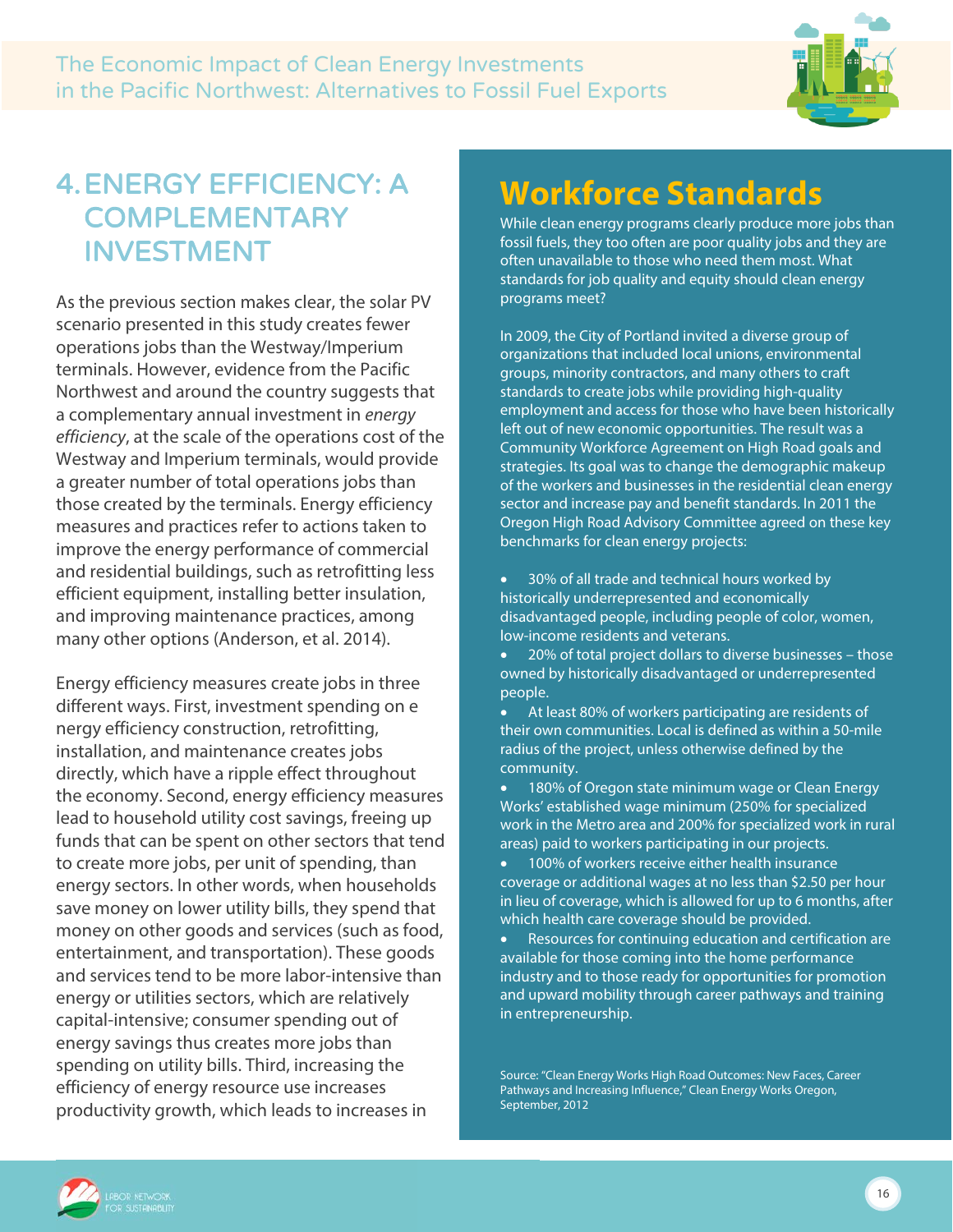

overall economic prosperity over time, as measured by GDP as well as other indicators (Whelan, Krebs and Morgan 2013).

The economic impact of energy efficiency investments has been measured in a variety of geographical and policy contexts. These include (proposed) municipal financing programs such as Property Assessed Clean Energy (PACE) (Pozdena and Josephson 2011, Multnomah County 2015), statewide incentive programs including Energy Trust of Oregon (ETO) (Josephson 2014), total statewide investments in residential and commercial energy efficiency (Whelan, Krebs and Morgan 2013) and national-level estimates of aggregate investments in energy efficiency measures (Anderson, et al. 2014).

Examining the economic impact of energy efficiency investments using PACE financing, Pozdena and Josephson (2011) find that for each \$1 million of investment, these programs create 5 to 8 jobs *within the municipality (town or city)* in which the programs are located, and a whopping *60 total jobs* within the United States as a whole. Importantly, these job creation impact estimates do not count the positive impacts of households' reallocation of spending due to savings on utility bills. A recent analysis from ECONorthwest (Whelan, Krebs and Morgan 2013) estimated that for each \$1 million in cost savings from reduced utility bills in the State of Oregon due to energy efficiency, a total of *7.5 net jobs* were created in the state.

The above job figures suggest that a steady flow of investments in energy efficiency can provide consistent jobs in numbers that exceed those provided by fossil fuel export terminals. Consider a scenario that invests annually the amount spent within Grays Harbor County alone on the fossil fuel terminal project in Section II above (\$107.92 million), on commercial energy efficiency retrofits within that county.

Table 10 below provides the estimated job creation impacts of an annual investment of \$107.92 million into commercial energy efficiency retrofits in Grays Harbor County. Due to the high proportion of externally provided manufactured inputs – such as energy-efficient insulation, electronic building control systems, and state-of-the-art heating and air conditioning - only a portion of the total spending from the initial investment would be provided locally.

According to data provided by the IMPLAN model, given a scenario of \$107.92 million invested in energy efficiency in Grays Harbor County, \$30.55 million would be spent within the county. This smaller investment figure is still sufficient to generate significantly more within-county direct and total jobs than would be created by the Westway/Imperium fossil fuel export terminals. The initial within-county spending of \$30.55 million would create 262 direct jobs and 362 total jobs, and gives rise to a total of \$42.74 million in output.

|               | <b>Output/Initial Spending</b><br>(\$ Million) | <b>Gross Job</b><br><b>Creation</b> |
|---------------|------------------------------------------------|-------------------------------------|
| <b>Direct</b> | \$30.44                                        | 261                                 |
| Indirect      | \$6.36                                         | 53                                  |
| Induced       | \$5.83                                         | 47                                  |
| <b>Total</b>  | \$42.74                                        | 362                                 |

*Table 10. Job Creation Impact, Energy Efficiency Scenario Source: IMPLAN (2012)*

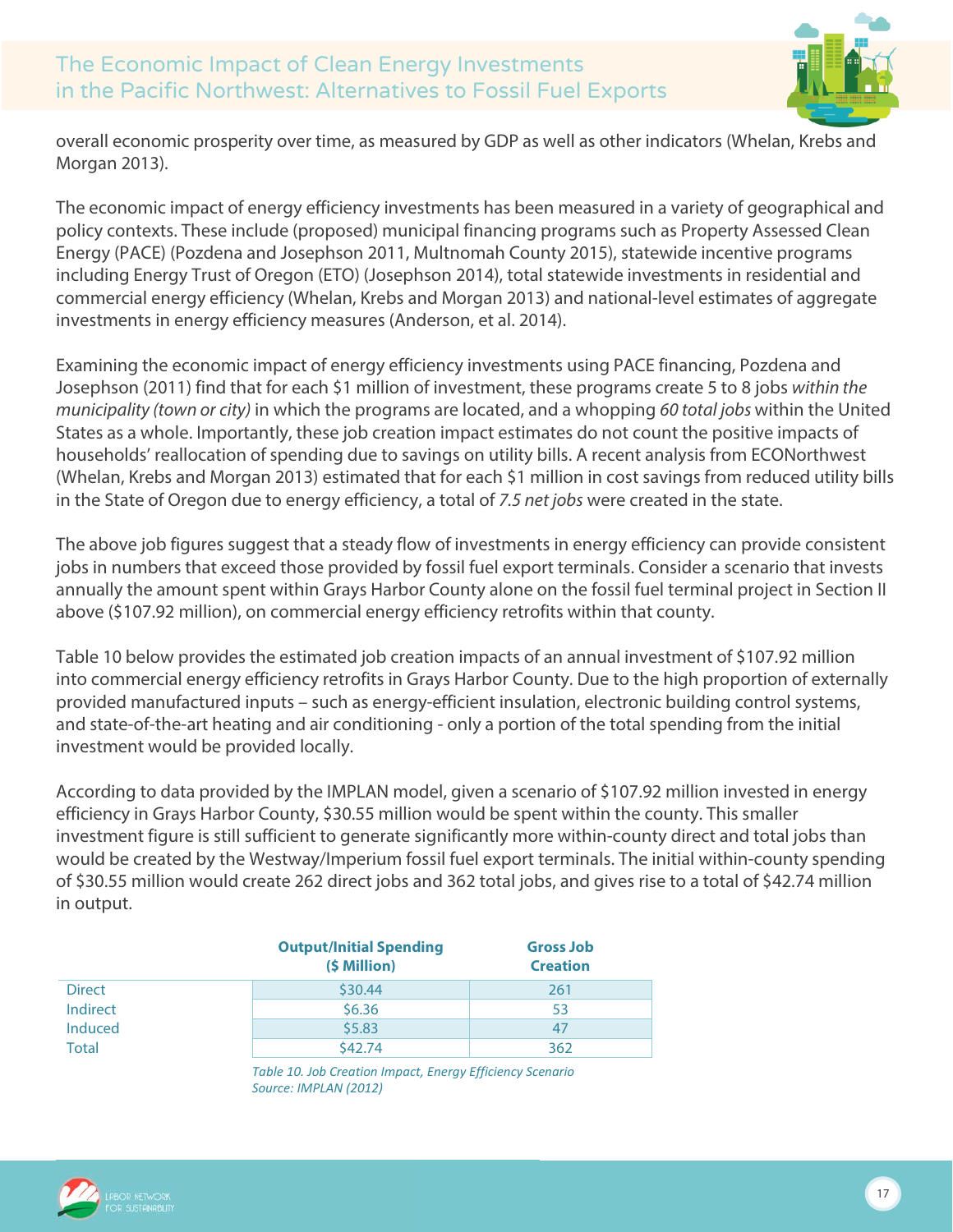

Table 11 below provides a comparison of the total jobs created through the operations phase of the Westway/Imperium fossil fuel terminal with those created by a comparably scaled investment in energy efficiency within Grays Harbor County. While solar PV operations alone are insufficient to create as many jobs as the terminal, the energy efficiency investment creates many more.

The energy efficiency investment creates 262 direct and 362 total jobs in Grays Harbor County alone. These figures exceed the job creation impact of Westway/Imperium by 114 direct jobs, and 62 total jobs. The vast majority of the direct jobs created by the energy efficiency investments will be in building maintenance and construction sectors.

| <b>Impact Type</b> | Westway/<br><b>Imperium</b> | <b>Energy</b><br>B,<br><b>Efficiency</b> | <b>Difference</b><br>$(B-A)$ |
|--------------------|-----------------------------|------------------------------------------|------------------------------|
| <b>Direct</b>      | 148                         | 262                                      | 114                          |
| Indirect           | 87                          | 53                                       | $-34$                        |
| Induced            | 69                          | 47                                       | $-22$                        |
| <b>Total</b>       | 304                         | 362                                      | 62                           |

*Table 11. Comparison of Total Jobs Created, Operations Phase, Westway/Imperium vs. Solar PV with Energy Efficiency Investment*

What kinds of jobs will be created by the energy efficiency investment? The best proxy industrial category for which we have occupational data is NAICS 230000, the construction industry as a whole. Table 12 below presents a breakdown by top-level occupational category of the direct jobs created by the hypothetical energy efficiency investment. We see that 76% of the direct jobs (199 jobs) are expected to be created in occupations such as construction, maintenance and repair, production, and transportation.

| <b>Occupational Category</b>                      | <b>Percentage of Industry</b> | # Direct Jobs |
|---------------------------------------------------|-------------------------------|---------------|
| Construction and extraction occupations           | 62%                           | 162           |
| Installation, maintenance, and repair occupations | 9%                            | 24            |
| <b>Production occupations</b>                     | 2%                            |               |
| Transportation and material moving occupations    | 3%                            |               |
| <b>All Other Occupations</b>                      | 24%                           | 63            |
| <b>TOTAL</b>                                      | 100.0%                        | 262           |

*Table 12. Direct Job Breakdown by Top Level Occupational Category, Energy Efficiency Investment*

Table 13 compares the expected job breakdown of the operations phase of Westway/Imperium with an energy efficiency investment of comparable size. We see that the number of occupations expected to be created directly by the energy efficiency investment is over half again the number expected to be created by the operations of the oil terminals and related marine and rail transport services (266 vs. 148). For construction related jobs, there is no contest: while the energy efficiency investments will create 162 direct jobs in the construction sector, the terminal operations create only one job.



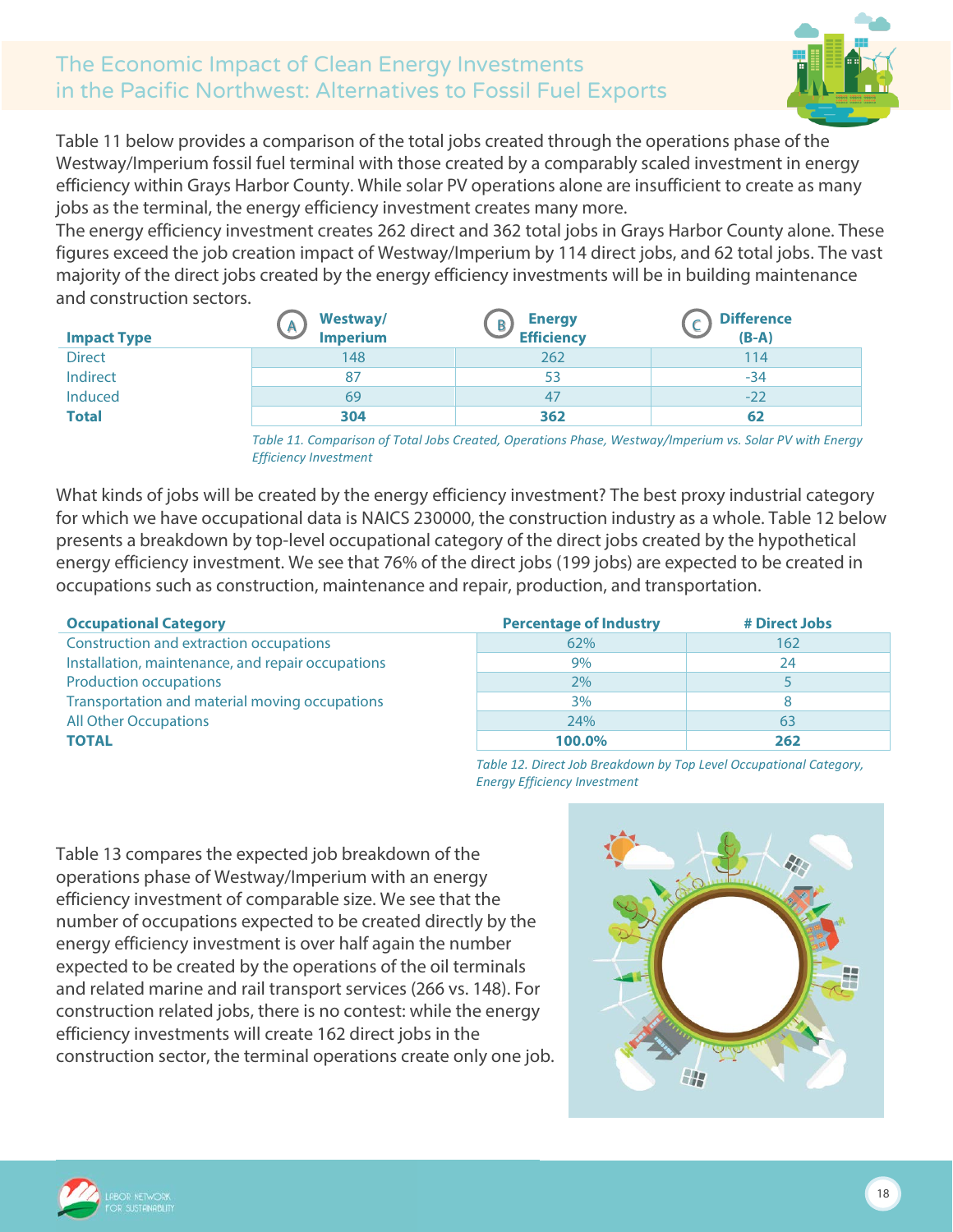

#### **Occupational Category Westway/Imperium (Operations) Energy Efficiency** Transportation and material moving occupations and the state of the state of the state of the state of the state of the state of the state of the state of the state of the state of the state of the state of the state of th Installation, maintenance, and repair occupations 18 18 18 24 Production occupations and the set of the set of the set of the set of the set of the set of the set of the set of the set of the set of the set of the set of the set of the set of the set of the set of the set of the set Construction and extraction occupations 1 162 All other occupations and the set of the set of the set of the set of the set of the set of the set of the set o **TOTAL 148 262**

*Table 13. Comparison of Direct Job Breakdown by Occupational Category, Westway and Imperium (Operations) vs. Energy Efficiency*

In summary, we can conclude that an annual investment in energy efficiency upgrades for homes, businesses, and institutions in the Pacific Northwest (Oregon or Washington) can create many more direct and total jobs, and many more jobs in construction and related sectors, than can a comparably scaled investment in fossil fuel transport, storage, and export infrastructure. An economic development strategy focusing on the creation of jobs in construction and related sectors should thus prioritize investments in energy efficiency over fossil fuel infrastructure. As numerous economic studies demonstrate (Whelan, Krebs and Morgan 2013), energy efficiency investments have the potential to create jobs, save ratepayers money on lowered utility bills, and increase the overall efficiency and productivity of the economy – all while protecting the environment by reducing fossil fuel consumption.



### <span id="page-19-0"></span>**Energy Efficiency—What Kind of Jobs?**

This study has demonstrated that investments in commercial (and residential) energy efficiency can create more direct and total jobs as operating a fossil fuel export facility at a comparable scale. But what kinds of jobs would be created by the investment? This section provides a closer look at the occupations that investments in energy efficiency retrofits of existing commercial buildings could *potentially generate in the Pacific Northwest.*

Table I below presents an estimate of the sectoral breakdown of investments in commercial and energy efficiency retrofits. These estimates were developed by Garrett-Peltier (2011) in consultation with the U.S. Green Building Council, the New Buildings Institute, and other related authorities on energy efficiency. The right-hand column of the table provides an estimate of the dollar value of investment by sector under the scenario of a total \$107.92 million investment in commercial energy efficiency.

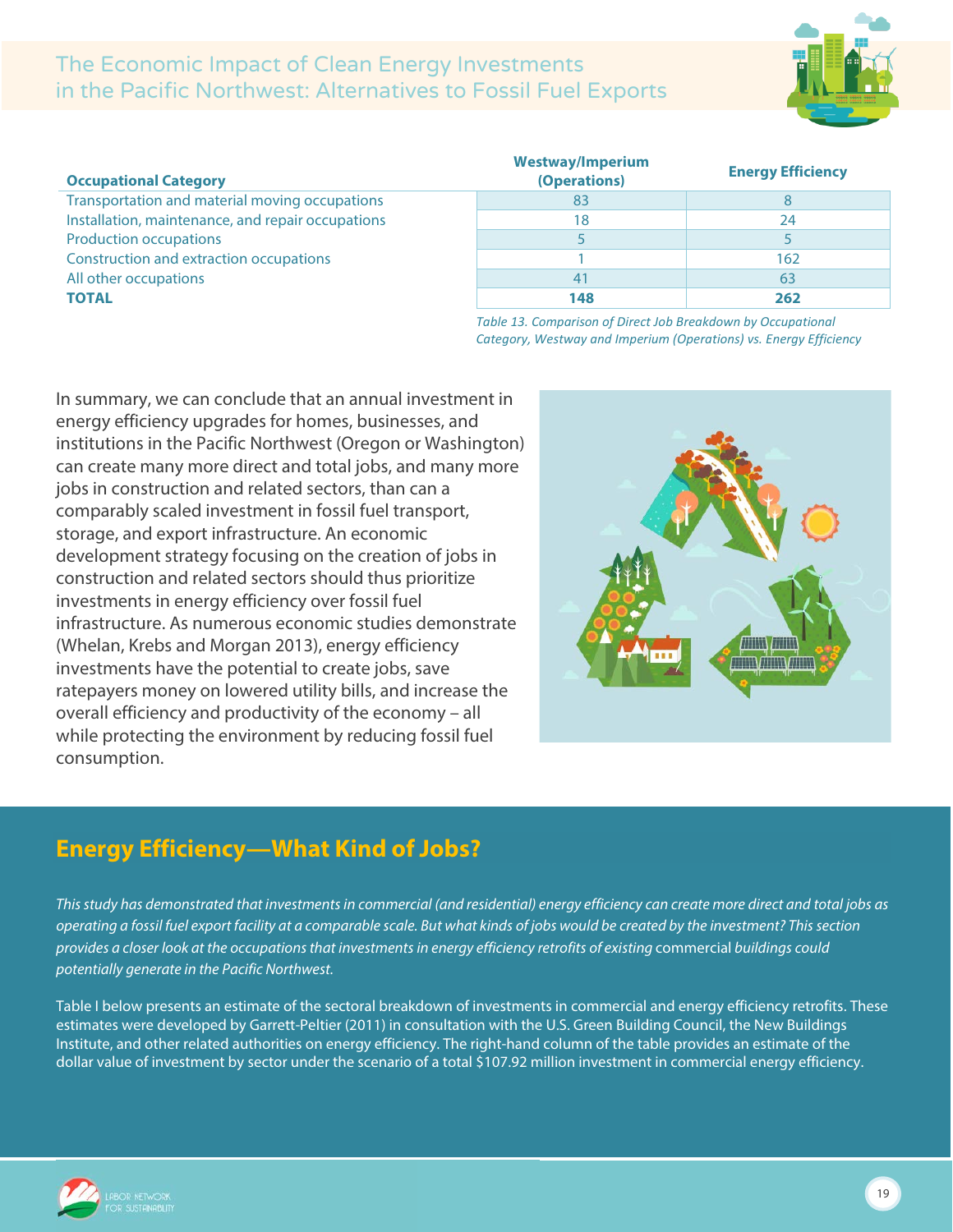

|                                                     |              | <b>\$Investment</b> |
|-----------------------------------------------------|--------------|---------------------|
| <b>Sector</b>                                       | % Investment | (million USD)       |
| <b>Environmental Controls Manufacturing</b>         | 18.2%        | \$19.64             |
| <b>Light Fixture Manufacturing</b>                  | 17.5%        | \$18.89             |
| <b>Environmental Controls Installation</b>          | 7.8%         | \$8.42              |
| <b>Motor and Generator Manufacturing</b>            | 7.7%         | \$8.31              |
| <b>Light Fixture Installation</b>                   | 7.5%         | \$8.09              |
| <b>HVAC</b> Installation                            | 6.0%         | \$6.48              |
| Air Purification and Ventilation Equipment          | 4.8%         | \$5.18              |
| <b>Envelope Improvements Installation</b>           | 4.8%         | \$5.18              |
| <b>Heating Equipment</b>                            | 4.6%         | \$4.96              |
| Air Conditioning and Refrigeration Equipment        | 4.6%         | \$4.96              |
| <b>Motor and Generator Installation</b>             | 3.3%         | \$3.56              |
| <b>Water Heating - Power Boilers</b>                | 3.2%         | \$3.40              |
| <b>Water Heaters - Except Boilers</b>               | 3.2%         | \$3.40              |
| <b>Water Heater Installation</b>                    | 2.7%         | \$2.91              |
| <b>Office Equipment Installation</b>                | 1.1%         | \$1.20              |
| <b>Photocopying Equipment</b>                       | 0.8%         | \$0.91              |
| <b>Computer Equipment</b>                           | 0.8%         | \$0.91              |
| <b>Window Manufacturing</b>                         | 0.5%         | \$0.52              |
| <b>Insulation Manufacturing</b>                     | 0.5%         | \$0.52              |
| <b>Telephone Equipment</b>                          | 0.2%         | \$0.23              |
| <b>Roofing Materials Manufacturing</b>              | 0.1%         | \$0.13              |
| <b>Painting and Coating Materials Manufacturing</b> | 0.1%         | \$0.13              |
| <b>TOTAL</b>                                        | 100.00%      | \$107.92            |

Table I. Sectoral Breakdown of Investments in Commercial Energy Efficiency Retrofits (Garrett-Peltier 2011) Source: Garrett-Peltier (2011), Table 3

Table J presents the results of an economic impact analysis of commercial energy efficiency retrofits in Grays Harbor County, following the investment scheme by sector as outlined in Table I above. The analysis was conducted using IMPLAN, an inputoutput economic model that computes direct, indirect and induced economic activity, job creation, labor income, and value added from an initial pattern of investment expenditures according to a 440-sector scheme. Crosswalks between the sector definitions given in Table I above, the IMPLAN 440-sector scheme, and the much larger six-digit industrial sector classification given by the North American Industrial Classification System (NAICS), are given in the Appendix in Tables N and O.

Table J presents estimates of the direct, indirect, and induced jobs created in Grays Harbor County through an investment in commercial energy efficiency retrofits. Due to the very small proportion of manufacturing jobs in Grays Harbor County, the vast majority of manufactured inputs to the production of energy efficiency retrofits were sourced from outside the county. Therefore, all of the direct jobs and the large majority of total jobs in energy efficiency created within Grays Harbor County fall under the general IMPLAN construction sector category "Maintenance and repair construction of nonresidential structures" (category 39). This sector category maps to a very large number of NAICS sectors, ranging from drywall contractors to roofing, electrical, plumbing, and other related sectors.

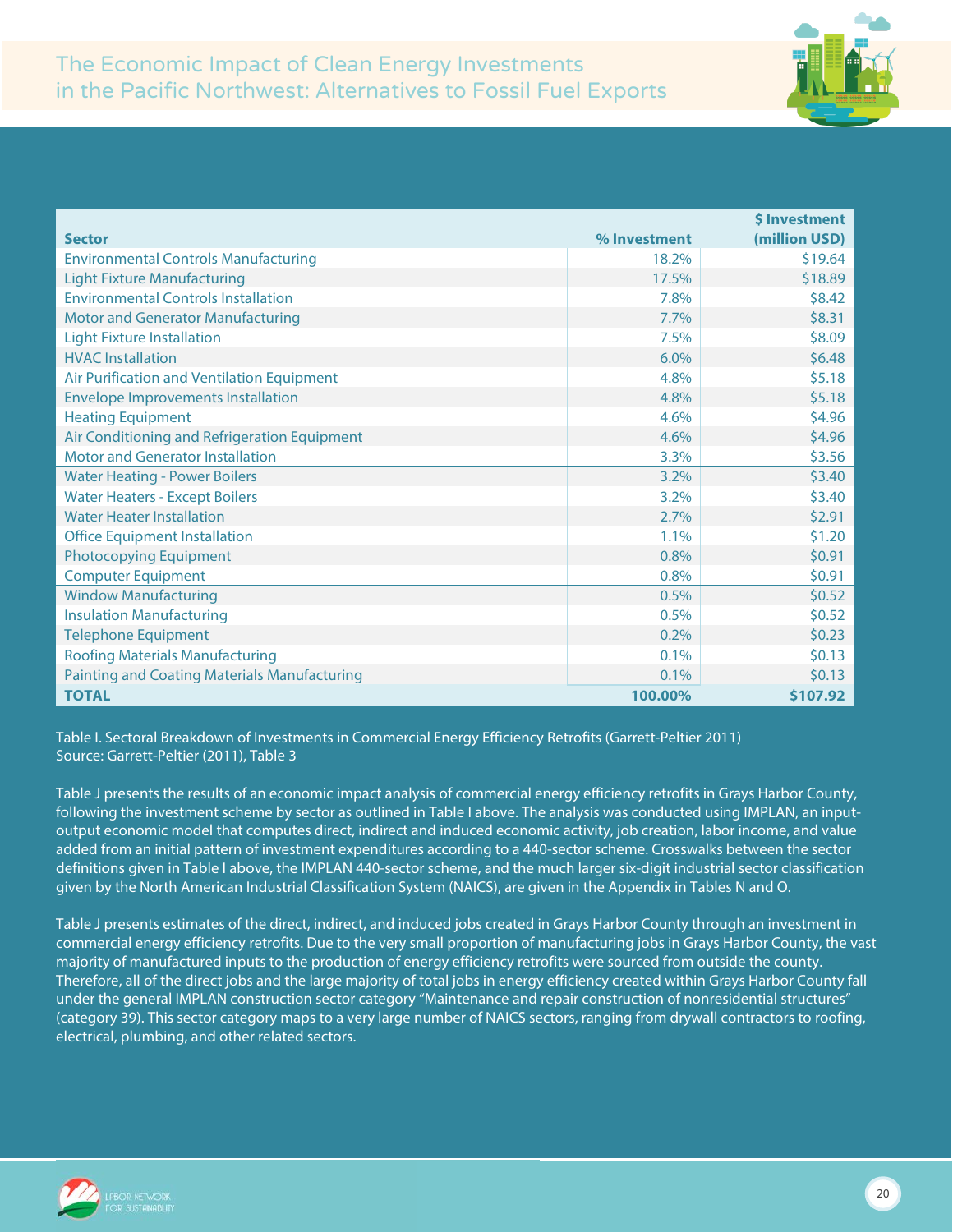

|                                                                  | <b>Grays Harbor County:</b><br><b>Job Creation</b> |                 |                |              |
|------------------------------------------------------------------|----------------------------------------------------|-----------------|----------------|--------------|
| <b>IMPLAN Sector Name</b>                                        | <b>Direct</b>                                      | <b>Indirect</b> | <b>Induced</b> | <b>Total</b> |
| Maintenance and repair construction of nonresidential structures | 262                                                |                 |                | 263          |
| Architecture, engineering, and related services                  | $\overline{0}$                                     | 16              | $\Omega$       | 16           |
| <b>Employment Services</b>                                       | 0                                                  |                 |                |              |
| Transport by truck                                               | $\overline{0}$                                     |                 | $\Omega$       |              |
| Services to buildings and dwellings                              | 0                                                  |                 |                |              |
| <b>All Other Sectors</b>                                         | $\overline{0}$                                     | 34              | 45             | 79           |
| <b>TOTAL</b>                                                     | 262                                                | 53              | 47             | 362          |

Table J. Energy Efficiency in Grays Harbor County: Job Creation by IMPLAN Sector Source: IMPLAN.

The NAICS categories corresponding to the general IMPLAN construction sector (39) are given below in Table K, along with the magnitude of investment by sector from the energy efficiency retrofit scheme outlined above in Table I, following Garrett-Peltier (2011). These categories were used to compute the number of jobs created in each occupation by the energy efficiency retrofit investment, following the BLS's Industry-Occupation Matrix dataset (Bureau of Labor Statistics 2012). In some cases, occupationby-industry data for the desired six-digit NAICS sector was unavailable; in this case, we used the most closely matched six-digit sector for which there was data. The codes for these sectors are given in Table K in parentheses below the original NAICS sector codes.

|                                      |                                                                  | <b>NAICS</b> | \$ (million |
|--------------------------------------|------------------------------------------------------------------|--------------|-------------|
| <b>Sector Name</b>                   | <b>NAICS Sector Name</b>                                         | Code         | USD)        |
| <b>Office Equipment Installation</b> | Electrical contractors and other wiring installation contractors | 238210       | \$1.20      |
| <b>Water Heater Installation</b>     | Plumbing, heating, and air-conditioning contractors              | 238220       | \$2.91      |
| <b>Motor and Generator</b>           |                                                                  |              |             |
| Installation                         | Electrical contractors and other wiring installation contractors | 238210       | \$3.56      |
| <b>Envelope Improvements</b>         |                                                                  |              |             |
| <b>Installation</b>                  | Drywall and insulation contractors                               | 238310       | \$2.07      |
| <b>Envelope Improvements</b>         | Door and Window Installation                                     | 238350       |             |
| <b>Installation</b>                  | (Building finishing contractors)                                 | (238300)     | \$2.07      |
| <b>Envelope Improvements</b>         |                                                                  |              |             |
| <b>Installation</b>                  | Roofing contractors                                              | 238160       | \$0.52      |
| <b>Envelope Improvements</b>         |                                                                  |              |             |
| <b>Installation</b>                  | Painting and wall covering contractors                           | 238320       | \$0.52      |
| <b>HVAC</b> Installation             | Plumbing, heating, and air-conditioning contractors              | 238220       | \$6.48      |
|                                      | Renovation general contractors, commercial and institutional     |              |             |
|                                      | building                                                         | 236220       |             |
| Light Fixture Installation           | (Nonresidential construction)                                    | (236200)     | \$8.09      |
| <b>Environmental Controls</b>        |                                                                  |              |             |
| <b>Installation</b>                  | Electrical contractors and other wiring installation contractors | 238210       | \$8.42      |

Table K. NAICS Sector Names, Construction Sector Codes Only

Table L breaks down the direct jobs created by NAICS sector corresponding to those in Table K above, along with the name of each NAICS sector, its six-digit code, the total dollar value of investment in that sector in the energy efficiency scenario outlined above, and the percentage of total direct jobs created through that sector. The most important three sectors for direct job creation from investment in commercial energy efficiency in Grays Harbor County are:

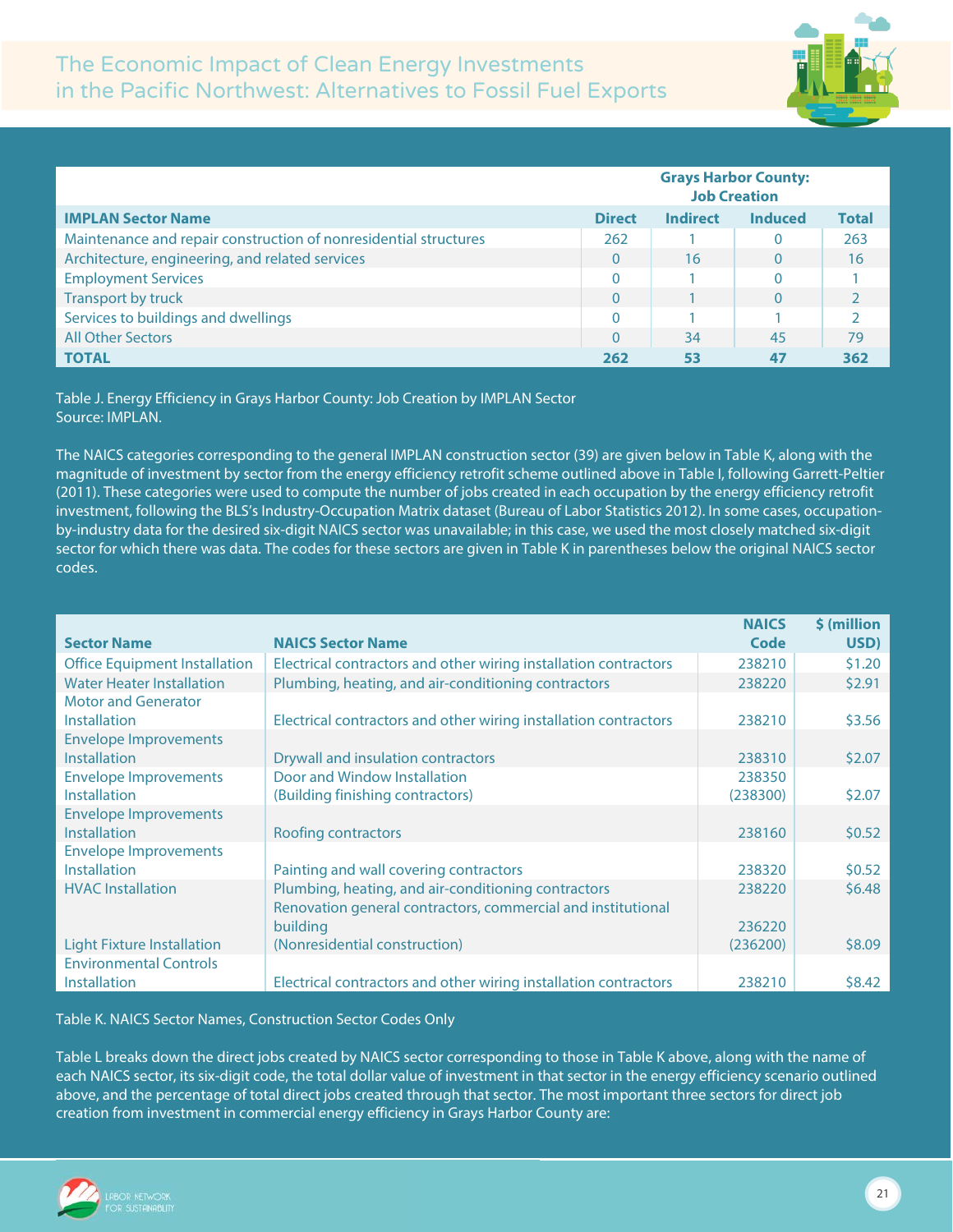

- 1. Electrical contractors and other wiring installation contractors (238210): **96 jobs**, 37% of total
- 2. Plumbing, heating, and air-conditioning contractors (238220): **69 jobs**, 26% of total
- 3. Nonresidential construction (236200): **59 jobs**, 23% of total

| <b>NAICS Code</b> | <b>NAICS Sector Name</b>                                            | \$ Investment<br>(million USD) | # Direct Jobs<br><b>Created</b> | % Jobs Created |
|-------------------|---------------------------------------------------------------------|--------------------------------|---------------------------------|----------------|
| 236200            | Nonresidential construction                                         | \$8.09                         | 59                              | 23%            |
| 238160            | <b>Roofing contractors</b>                                          | \$0.52                         | 4                               | $1\%$          |
| 238210            | Electrical contractors and other wiring<br>installation contractors | \$13.18                        | 96                              | 37%            |
| 238220            | Plumbing, heating, and air-<br>conditioning contractors             | \$9.39                         | 69                              | 26%            |
| 238310            | <b>Drywall and insulation contractors</b>                           | \$2.07                         | 15                              | 6%             |
| 238320            | Painting and wall covering contractors                              | \$0.52                         | $\overline{4}$                  | 1%             |
| 238300            | <b>Building finishing contractors</b>                               | \$2.07                         | 15                              | 6%             |

Table L. Job Creation, Energy Efficiency, Grays Harbor County: Construction Jobs Created by NAICS Sector

Table M below provides estimates of the line-item occupational breakdown for the jobs created in the seven construction sectors listed above, by BLS-defined occupations. (For a complete breakdown of direct jobs created by construction sector, please see the Appendix, Table P.) The corresponding 6-digit BLS occupation code is listed in the second column of each table. The top three occupations created directly, within the county, by commercial energy efficiency retrofits in Grays Harbor County are as follows:

- 1. Electricians (47-2111): **49 jobs**
- 2. Plumbers, pipefitters, and steamfitters (47-2152): **21 jobs**
- 3. Heating, air conditioning, and refrigeration mechanics and installers (49-9021): **15 jobs**

In conclusion, we can infer that an investment in commercial energy efficiency retrofits comparably scaled to the proposed investment in the Westway-Imperium fossil fuel terminals would not only create more direct and total jobs than Westway-Imperium. It would also create significant numbers of jobs for skilled tradespeople such as electricians, plumbers, and HVAC mechanics and installers.

| <b>Occupation Name</b>                                                | <b>BLS Occupation Code</b> | <b>TOTAL</b> |
|-----------------------------------------------------------------------|----------------------------|--------------|
| <b>Electricians</b>                                                   | 47-2111                    | 49           |
| Plumbers, pipefitters, and steamfitters                               | 47-2152                    | 21           |
| Heating, air conditioning, and refrigeration mechanics and installers | 49-9021                    | 15           |
| First-line supervisors of construction trades and extraction workers  | 47-1011                    | 15           |
| Carpenters                                                            | 47-2031                    | 14           |
| <b>Construction laborers</b>                                          | 47-2061                    | 13           |
| <b>Construction managers</b>                                          | 11-9021                    | 8            |
| Office clerks, general                                                | 43-9061                    | 8            |
| Helpers--electricians                                                 | 47-3013                    | 8            |
| Drywall and ceiling tile installers                                   | 47-2081                    |              |
| <b>All Other Occupations</b>                                          |                            | 104          |
| <b>TOTAL</b>                                                          |                            | 262          |

Table M. Job Creation, Energy Efficiency, Grays Harbor County: Top 10 Occupations, All Construction Sectors

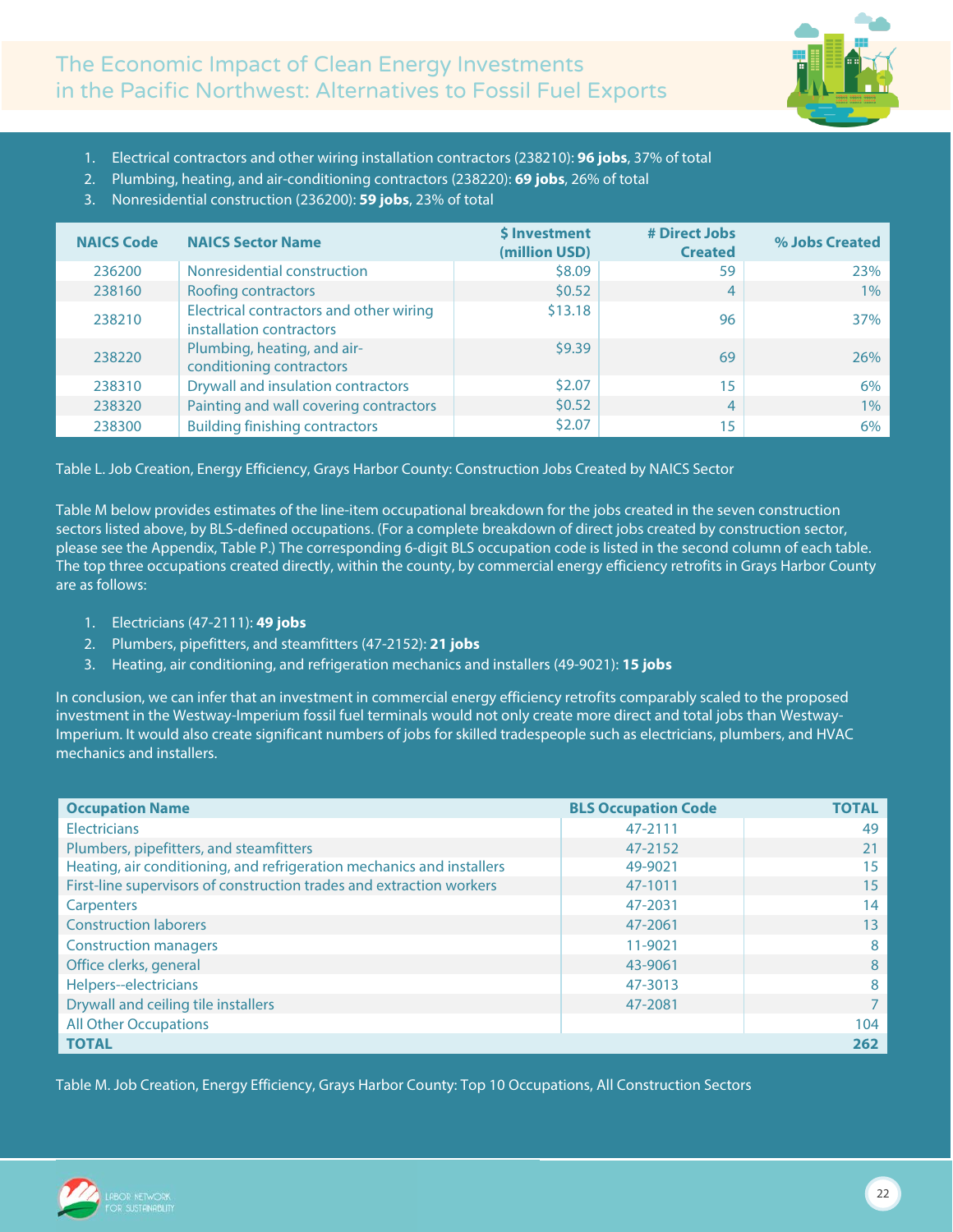

## **Appendix: Additional Tables**

|                                             |                                                                     | <b>NAICS</b> |  |  |
|---------------------------------------------|---------------------------------------------------------------------|--------------|--|--|
| <b>Sector Name (Garrett-Peltier 2011)</b>   | <b>NAICS Sector Name</b>                                            |              |  |  |
|                                             | Automatic Environmental Control Manufacturing for Residential,      |              |  |  |
| <b>Environmental Controls Manufacturing</b> | <b>Commercial, and Appliance Use</b>                                | 334512       |  |  |
| <b>Light Fixture Manufacturing</b>          | Lighting fixtures, residential electric, manufacturing              | 335121       |  |  |
| <b>Environmental Controls Installation</b>  | Environmental control system installation                           | 238210       |  |  |
| <b>Motor and Generator Manufacturing</b>    | Motors, electric; power generators manufacturing                    | 335312       |  |  |
|                                             | Addition, alteration and renovation general contractors, commercial |              |  |  |
| <b>Light Fixture Installation</b>           | and institutional building                                          | 236220       |  |  |
| <b>HVAC</b> Installation                    | Central heating/cooling equipment and piping installation           | 238220       |  |  |
| <b>Air Purification and Ventilation</b>     |                                                                     |              |  |  |
| Equipment                                   | Air purification equipment, stationary, manufacturing               | 333411       |  |  |
|                                             |                                                                     | 2383102      |  |  |
|                                             |                                                                     | 38350        |  |  |
|                                             | Blown-in Insulation Installation; Door and Window Installation;     | 238160       |  |  |
| <b>Envelope Improvements Installation</b>   | Roofing contractors; Painting contractors                           | 238320       |  |  |
| <b>Heating Equipment</b>                    | Heating equipment manufacturing (various)                           | 333414       |  |  |
| Air Conditioning and Refrigeration          |                                                                     |              |  |  |
| Equipment                                   | Air-conditioning equipment (except motor vehicle) manufacturing     | 333415       |  |  |
| <b>Motor and Generator Installation</b>     | Electric equipment and appliance installation                       | 238210       |  |  |
| <b>Water Heating - Power Boilers</b>        | <b>Power Boilers Manufacturing</b>                                  | 332410       |  |  |
| <b>Water Heaters - Except Boilers</b>       | Water heaters (except boilers), commercial-type, manufacturing      | 333319       |  |  |
| <b>Water Heater Installation</b>            | Water heater installation                                           | 238220       |  |  |
| <b>Office Equipment Installation</b>        | Telecommunications equipment and wiring installation                | 238210       |  |  |
| <b>Photocopying Equipment</b>               | Photocopying machines manufacturing                                 | 333315       |  |  |
| <b>Computer Equipment</b>                   | <b>Computers manufacturing</b>                                      | 334111       |  |  |
| <b>Window Manufacturing</b>                 | Flat glass manufacturing                                            | 327211       |  |  |
|                                             | Insulation and cushioning, foam plastics (except polystrene),       |              |  |  |
| <b>Insulation Manufacturing</b>             | manufacturing                                                       | 326150       |  |  |
| <b>Telephone Equipment</b>                  | Telephone manufacturing                                             | 334210       |  |  |
| <b>Roofing Materials Manufacturing</b>      | Asphalt shingles made from purchased asphaltic materials            | 324122       |  |  |
| <b>Painting and Coating Materials</b>       |                                                                     |              |  |  |
| Manufacturing                               | Architectural coatings (paint) manufacturing                        | 325510       |  |  |

Table N. Energy Efficiency Investments: NAICS Sectors

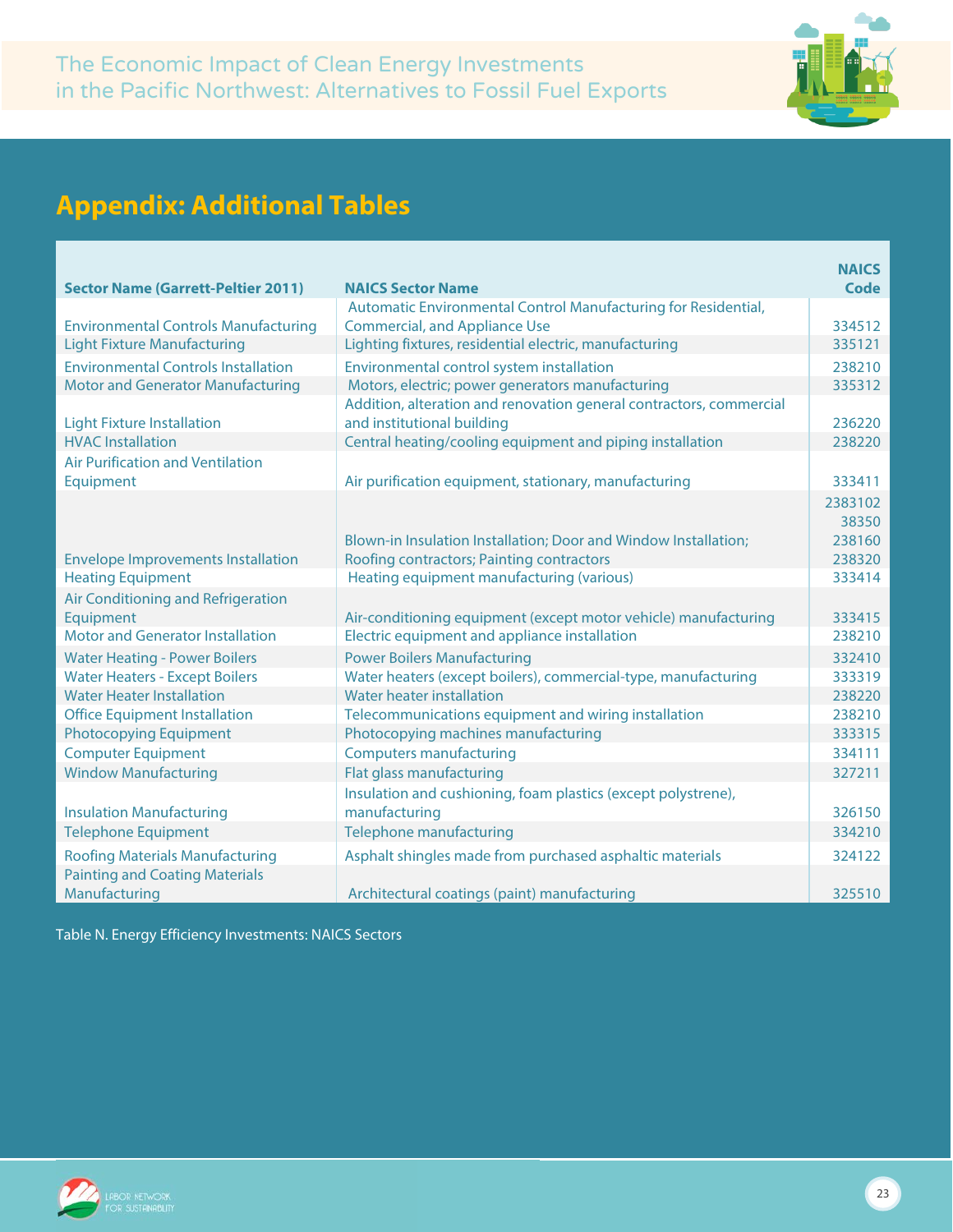

|                                                                                                                                                    | <b>NAICS</b>               |                                                                                                                              | <b>IMPLAN</b> |
|----------------------------------------------------------------------------------------------------------------------------------------------------|----------------------------|------------------------------------------------------------------------------------------------------------------------------|---------------|
| <b>NAICS Sector Name</b>                                                                                                                           | Code                       | <b>IMPLAN Sector Name</b>                                                                                                    | Code          |
| <b>Automatic Environmental Control Manufacturing</b><br>for Residential, Commercial, and Appliance Use<br>Lighting fixtures, residential electric, | 334512                     | Automatic environmental control manufacturing                                                                                | 250           |
| manufacturing                                                                                                                                      | 335121                     | Lighting fixture manufacturing<br>Construction of new nonresidential commercial                                              | 260           |
| Environmental control system installation                                                                                                          | 238210                     | and health care structures                                                                                                   | 39            |
| Motors, electric; power generators manufacturing                                                                                                   | 335312                     | Motor and generator manufacturing                                                                                            | 267           |
| Addition, alteration and renovation general<br>contractors, commercial and institutional building<br>Central heating/cooling equipment and piping  | 236220                     | Construction of new nonresidential commercial<br>and health care structures<br>Construction of new nonresidential commercial | 39            |
| installation                                                                                                                                       | 238220                     | and health care structures                                                                                                   | 39            |
| Air purification equipment, stationary,<br>manufacturing                                                                                           | 333411                     | Air Purification and Ventilation Equipment<br>Manufacturing                                                                  | 214           |
| Blown-in Insulation Installation; Door and Window<br><b>Installation; Roofing contractors</b>                                                      | 238310<br>238350<br>238160 | Construction of new nonresidential commercial<br>and health care structures                                                  | 39            |
| Heating equipment manufacturing (various)                                                                                                          | 333414                     | Air Conditioning, Refrigeration, and Warm Air<br><b>Heating Manufacturing</b>                                                | 215           |
| Air-conditioning equipment (except motor<br>vehicle) manufacturing                                                                                 | 333415                     | Air Conditioning, Refrigeration, and Warm Air<br><b>Heating Manufacturing</b>                                                | 216           |
| Electric equipment and appliance installation                                                                                                      | 238210                     | Construction of new nonresidential commercial<br>and health care structures                                                  | 39            |
| <b>Power Boilers Manufacturing</b>                                                                                                                 | 332410                     | Power boiler and heat exchanger manufacturing                                                                                | 188           |
| Water heaters (except boilers), commercial-type,<br>manufacturing                                                                                  | 333319                     | Other commercial and service industry machinery<br>manufacturing                                                             | 213           |
| Water heater installation                                                                                                                          | 238220                     | Construction of new nonresidential commercial<br>and health care structures                                                  | 39            |
| Telecommunications equipment and wiring<br>installation                                                                                            | 238210                     | Construction of new nonresidential commercial<br>and health care structures                                                  | 39            |
| Photocopying machines manufacturing                                                                                                                | 333315                     | Photographic and photocopying equipment<br>manufacturing                                                                     | 212           |
| <b>Computers manufacturing</b>                                                                                                                     | 334111                     | Electronic computer manufacturing                                                                                            | 234           |
| Flat glass manufacturing                                                                                                                           | 327211                     | Flat glass manufacturing                                                                                                     | 156           |
| Insulation and cushioning, foam plastics (except<br>polystrene), manufacturing                                                                     | 326150                     | Urethane and other foam product manufacturing                                                                                | 147           |
| Telephone manufacturing                                                                                                                            | 334210                     | Telephone apparatus manufacturing                                                                                            | 237           |
| Asphalt shingles made from purchased asphaltic<br>materials                                                                                        | 324122                     | Asphalt shingle and coating materials<br>manufacturing                                                                       | 117           |
| Architectural coatings (paint) manufacturing                                                                                                       | 325510                     | Paint and coating manufacturing                                                                                              | 136           |

Table O. Energy Efficiency Investments: Crosswalk of NAICS Sectors to IMPLAN Sectors

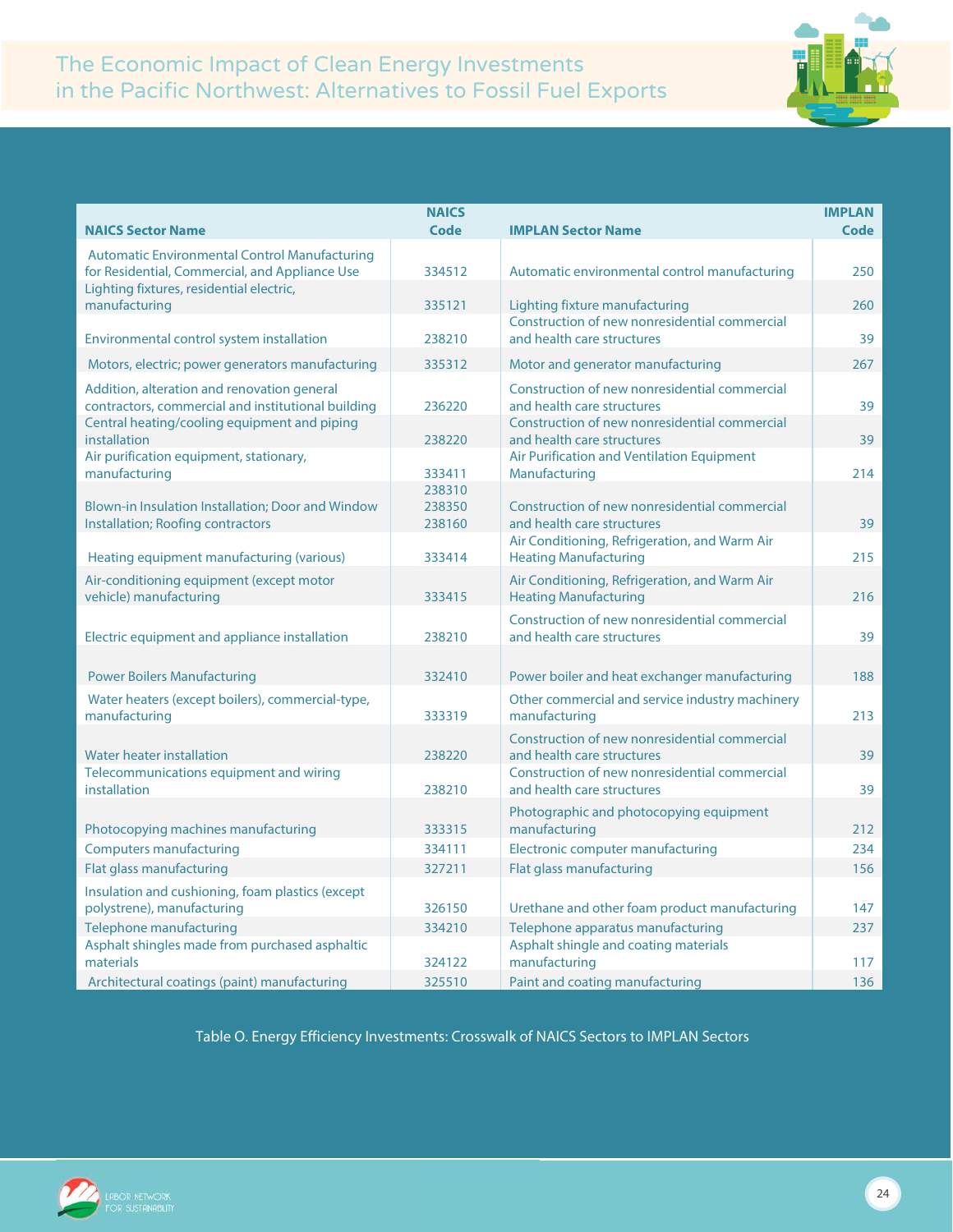

|                                                                          | <b>BLS</b><br><b>Occupation</b> |     |     |                                                        |      |     |     |     |      |
|--------------------------------------------------------------------------|---------------------------------|-----|-----|--------------------------------------------------------|------|-----|-----|-----|------|
|                                                                          | Code                            |     |     | 236200 238160 238210 238220 238310 238320 238300 TOTAL |      |     |     |     |      |
| <b>Electricians</b>                                                      | 47-2111                         | 0.8 | 0.0 | 48.0                                                   | 0.6  | 0.0 | 0.0 | 0.0 | 49.4 |
| Plumbers, pipefitters, and steamfitters                                  | 47-2152                         | 1.2 | 0.0 | 0.6                                                    | 19.7 | 0.0 | 0.0 | 0.0 | 21.5 |
| Heating, air conditioning, and<br>refrigeration mechanics and installers | 49-9021                         | 0.1 | 0.0 | 0.7                                                    | 13.9 | 0.0 | 0.0 | 0.0 | 14.6 |
| First-line supervisors of construction<br>trades and extraction workers  | 47-1011                         | 6.7 | 0.2 | 3.9                                                    | 2.1  | 0.8 | 0.2 | 0.7 | 14.6 |
| <b>Carpenters</b>                                                        | 47-2031                         | 9.6 | 0.0 | 0.1                                                    | 0.1  | 2.1 | 0.0 | 2.1 | 14.1 |
| <b>Construction laborers</b>                                             | 47-2061                         | 9.0 | 0.1 | 1.7                                                    | 1.0  | 0.8 | 0.0 | 0.7 | 13.4 |
| Construction managers                                                    | 11-9021                         | 4.7 | 0.1 | 1.8                                                    | 1.1  | 0.2 | 0.0 | 0.2 | 8.2  |
| Office clerks, general                                                   | 43-9061                         | 1.5 | 0.1 | 2.7                                                    | 2.8  | 0.3 | 0.1 | 0.5 | 8.0  |
| Helpers--electricians                                                    | 47-3013                         | 0.2 | 0.0 | 7.3                                                    | 0.1  | 0.0 | 0.0 | 0.0 | 7.5  |
| Drywall and ceiling tile installers                                      | 47-2081                         | 0.5 | 0.0 | 0.0                                                    | 0.0  | 4.8 | 0.0 | 1.5 | 6.8  |

Table P. Energy Efficiency Investments, Grays Harbor County: Direct Job Creation by NAICS Sector

## <span id="page-25-0"></span>5.THE ECONOMIC IMPACT OF CLEAN ENERGY INVESTMENTS

This study has demonstrated that a program of renewable energy and energy efficiency investments in the Pacific Northwest can create more total jobs, and more jobs per unit of investment, than a comparably scaled investment in fossil fuel transport and export. However, a comprehensive renewable energy and energy efficiency strategy for the region remains to be developed. The specifics of this strategy must be tailored to the economic development priorities of the region. For instance, a clean-energy strategy encompassing the entire region would include a substantial role for land-based wind and solar energy, concentrated in the eastern half of Oregon and Washington. The ongoing development of wind and solar energy resources would create a large number of construction jobs, year after year, in different parts of the region. Construction laborers and related service providers would find themselves working in different subregions of the Pacific Northwest to build, install, and maintain new wind and solar power plants. While the number of permanent operations jobs for each of these plants would be relatively small, the ongoing regional transition away from fossil fuels and towards clean energy resources would entail that construction labor would be redeployed, year after year, to develop new projects.

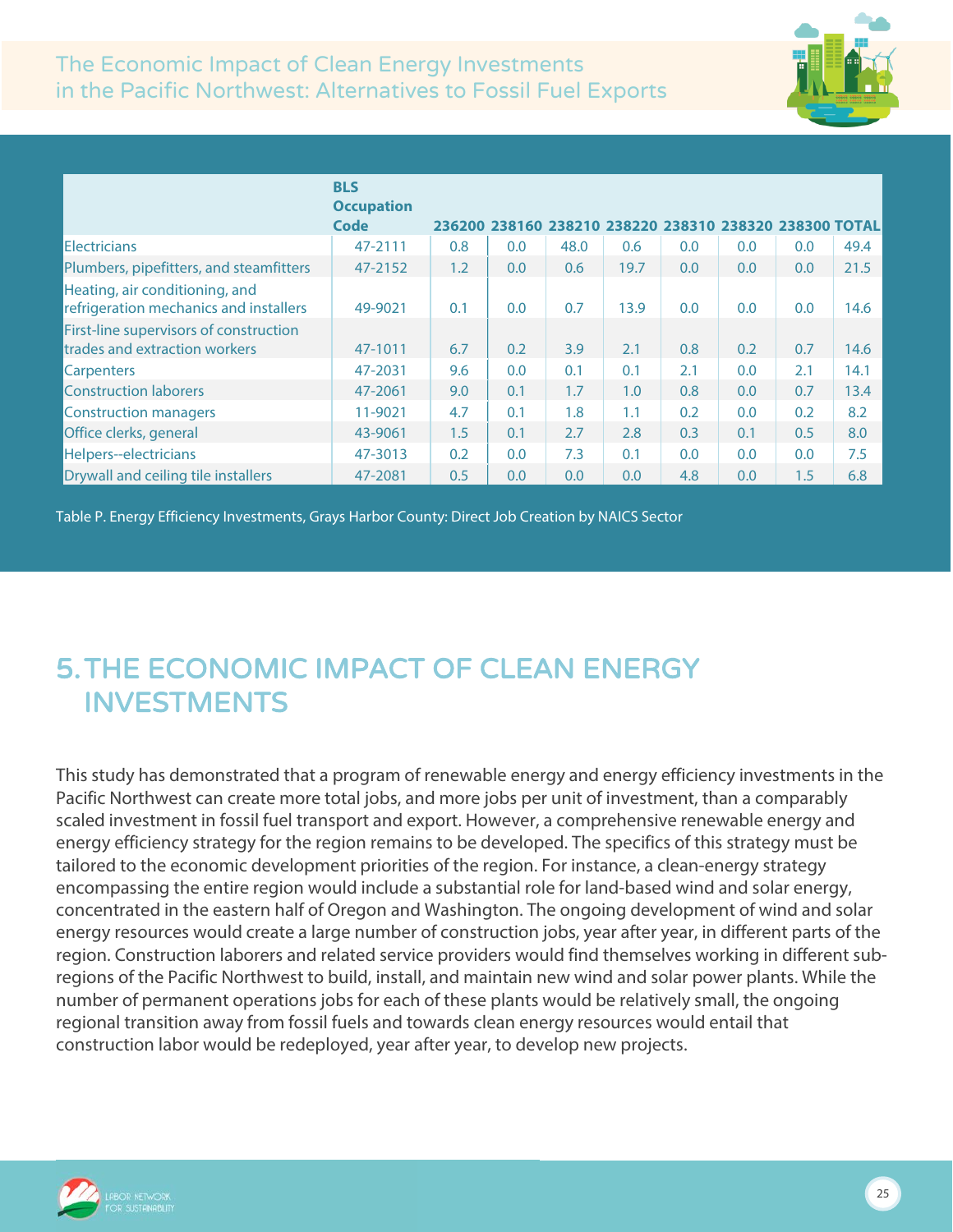

<span id="page-26-0"></span>By contrast, a clean-energy strategy targeting specific counties, such as Grays Harbor County, might focus instead on a combination of energy efficiency and residential and community solar. Use of locally abundant resources, such as making use of forest residue and thinning for commercialscale cellulosic biomass production, may also be explored, though this option has proven difficult to commercialize, and controversial due to uncertain environmental impacts and related environmental risks.

This paper has not addressed the portfolio of policies and incentives required to make this clean-energy scenario a reality. Promising policy tools to promote the adoption of renewable energy and energy efficiency include:

- Clean Fuels Standard
- Renewable Portfolio Standard (RPS)
- Property Assessed Clean Energy (PACE)
- Feed-In Tariff
- Cap-and-Trade / Cap-and-Dividend
- Carbon Tax
- BETC/RETC
- Community Solar

Further research on clean energy in the Pacific Northwest can explore the potential job creation and economic development impact of these policy tools.

## <span id="page-26-1"></span>CONCLUSION: JOBS IN A CLEAN ENERGY FUTURE

The changing economics of fossil fuel, the rapid decline in the cost of clean energy, and the absolute necessity of radically reducing climatedestroying greenhouse gases mean that the Pacific Northwest, the US, and the world must and

## **Protecting Workers & Communities Through Climate Legislation**

Oregon Senate Bill 1574, filed in the 2016 regular session, lays out a plan to meet the state's greenhouse gas emission reduction targets while providing specific plans to meet the needs of workers and low-income and minority communities. The bill declares:

Climate change policies can be designed to protect disadvantaged communities, rural communities and workers from economic costs and can provide co-benefits to and within these communities that include, but are not limited to, opportunities for job creation and training, investments in infrastructure, affordable housing investment, economic development, air quality improvements, energy savings and conservation and increased utilization of clean energy technologies.

Bill 1674 establishes a state cap-and-trade program designed to reduce GHG emissions at least 75% below 1990 levels. Funds collected from the sale of permits will be used entirely to support climate protection.

- Climate Investments Account of the State Highway Fund
- Electric and natural gas utilities exclusively for
	- Bill assistance for low-income residential customers;
	- Bill assistance for energy intensive industrial customers; or
	- Residential or small business climate credits.
- Oregon Climate Investments Fund
	- At least 40 percent distributed to projects that are geographically located in disadvantaged communities
	- At least 40 percent distributed to projects that are geographically located in economically distressed areas, with an emphasis placed on projects or programs that support job creation and job education and training opportunities

• Just Transition Fund to support economic diversification, job creation, job training and other employment and mental health services for workers and communities in this state that are adversely affected by climate change or climate change policies.

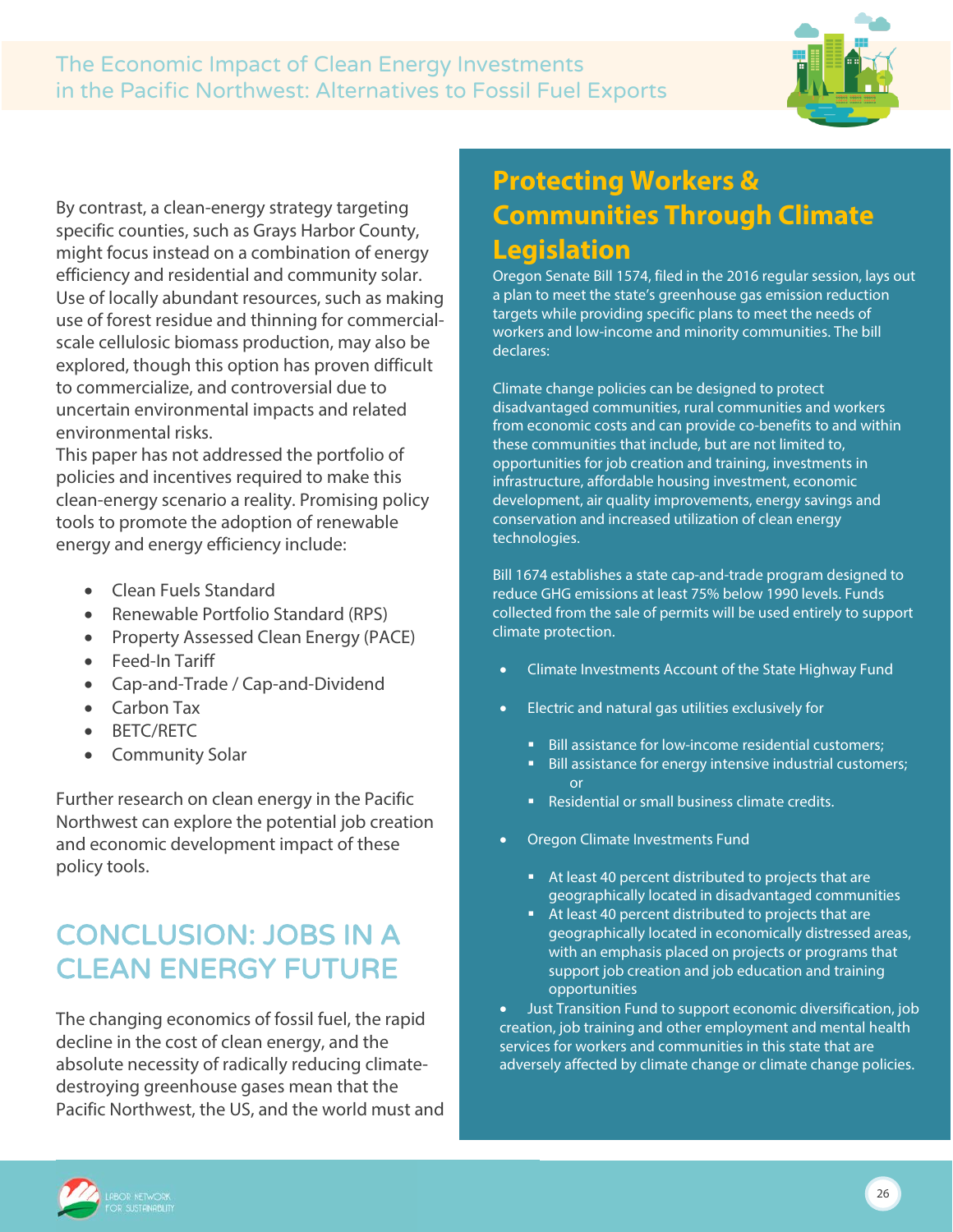

will transition to a new energy system. This report shows that Grays Harbor – and places like Grays Harbor – need not be left behind.

Nor need their workers be left behind. This report shows that investments in the Pacific Northwest in renewable energy and energy efficiency can generate more jobs in construction, transportation, supply chains, and operations and maintenance than a similar dollar investment in oil, coal, and natural gas infrastructure. The alternatives laid out for western Washington in this report can be an integral part of the great transition from fossil fuels to clean energy.

Pursuing that course toward a fossil free economy will provide many benefits. It will eliminate the health and safety threats created by exploding oil trains, coal pollution, and fracking contamination of water. It will help halt the drive to devastating climate change. It will provide communities a secure source of energy that does not depend on the gyrations of the global fossil fuel market. And it will provide a source of jobs that do not depend on the gyrations of the global economy.

This transition will not happen by itself, however. Because energy infrastructure is based on long-term investment and planning, it must be guided by economic strategies that are sustainable in the long term. The transition to worker- and community-friendly clean energy will require deliberate decisions at every level of government and economy to expand clean energy infrastructure rather than infrastructure based on fossil fuels.

There is not an automatic fit between workers who need jobs and the types and locations of jobs that any particular project will require. To make the energy transition both worker- and environment-friendly will require planning for an orderly, sustainable transition. For example, as the report points out, the ongoing development of solar energy resources throughout the Pacific Northwest would require building new plants throughout the region over many years. With proper planning, construction workers could find steady employment building these facilities one after another.

Similarly, a well-designed transition plan can consider the needs and harness the underutilized human and material resources of places like Grays Harbor. Its goal should be to ensure that no Grays Harbor is left behind in the transition to the clean energy future.

## <span id="page-27-0"></span>**BIBLIOGRAPHY**

Ahearn, Ashley. 2015. "More Northwest Oil Trains Could Result From Lifting Export Ban." *OPB: Oregon Public Broadcasting.* December 16. Accessed December 19, 2015[. http://www.opb.org/news/article/more-northwest-oil-trains-could-result-from](http://www.opb.org/news/article/more-northwest-oil-trains-could-result-from-lifting-export-ban)[lifting-export-ban.](http://www.opb.org/news/article/more-northwest-oil-trains-could-result-from-lifting-export-ban)

Anderson, D.M., O.V. Livingston, D.B. Belzer, and M.J. Scott. 2014. *Assessing National Employment Impacts of Investment in Residential and Commercial Sector Energy Efficiency: Review and Example Analysis.* Richland, WA: U.S. Department of Energy, Pacific Northwest National Laboratory.

BLS. 2016. "Producer Price Indexes." *Bureau of Labor Statistics.* Accessed January 21, 2016[. http://www.bls.gov/ppi/data.htm.](http://www.bls.gov/ppi/data.htm) 

Bolinger, Mark; Seel, Joachim. 2015. *Utility-Scale Solar 2014.* Berkeley, CA: USDOE.



27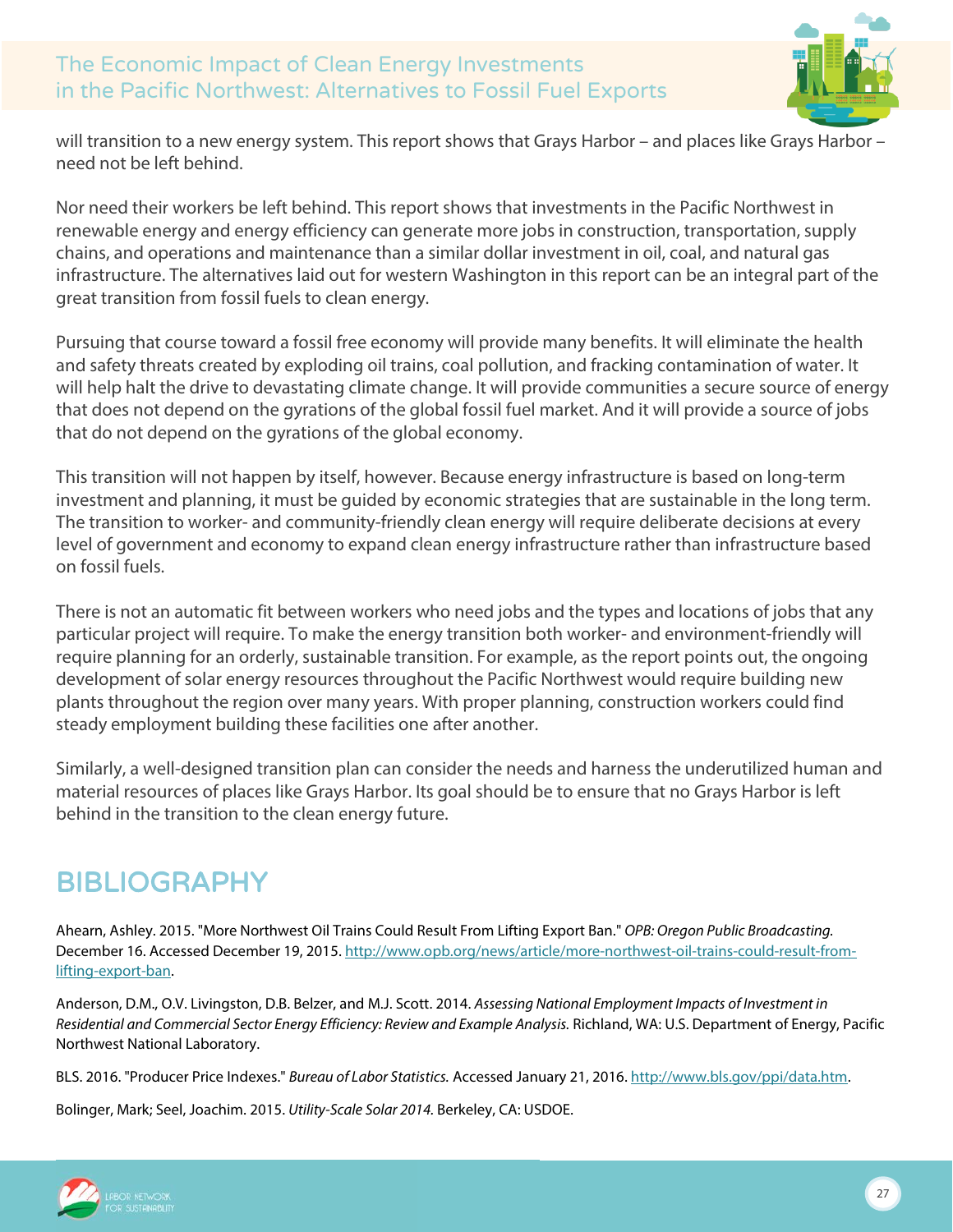

Bureau of Labor Statistics. 2012. "Industry-occupation matrix data, by industry." *Bureau of Labor Statistics.* Accessed December 28, 2015[. http://www.bls.gov/emp/ep\\_table\\_109.htm.](http://www.bls.gov/emp/ep_table_109.htm)

Business Wire. 2015. "Renewable Energy Group Acquire Imperium Renewables." *Business Wire.* July 31. Accessed December 31, 2015[. http://www.businesswire.com/news/home/20150731005890/en/Renewable-Energy-Group-Acquire-Imperium-](http://www.businesswire.com/news/home/20150731005890/en/Renewable-Energy-Group-Acquire-Imperium-Renewables)[Renewables.](http://www.businesswire.com/news/home/20150731005890/en/Renewable-Energy-Group-Acquire-Imperium-Renewables)

De Place, Eric, and Deric Gruen. 2015. "The Thin Green Line Is Stopping Coal and Oil In Their Tracks." *Sightline Institute.* August 13. Accessed December 31, 2015[. http://www.sightline.org/2015/08/13/the-thin-green-line-is-stopping-coal-and-oil-in-their-tracks/.](http://www.sightline.org/2015/08/13/the-thin-green-line-is-stopping-coal-and-oil-in-their-tracks/) 

Eisenthal, Jonathan. 2009. "Studying Cellulose: 75 Billion Gallons Feasible by 2030." *Ethanol Today.* Accessed January 5, 2016. http://www.ethanoltoday.com/index.php?option=com\_content&task=view&id=5&Itemid=6&fid=66.

Gold, Russell. 2014. "Bakken Shale Oil Carries High Combustion Risk." *Wall Street Journal*, February 23: [http://www.wsj.com/articles/SB10001424052702304834704579401353579548592.](http://www.wsj.com/articles/SB10001424052702304834704579401353579548592)

Gonzalez, Angel. 2016. "Grays Harbor Biodiesel Plant Cancels Plan to Ship Crude Oil." *Seattle Times*, January 6: [http://www.seattletimes.com/seattle-news/environment/grays-harbor-biodiesel-plant-cancels-plan-to-ship-crude-oil/.](http://www.seattletimes.com/seattle-news/environment/grays-harbor-biodiesel-plant-cancels-plan-to-ship-crude-oil/)

Hart, Erin. 2014. "Aberdeen council votes unanimously against crude-by-rail ." *The Daily World.* September 15. Accessed December 29, 2015[. http://thedailyworld.com/news/local/aberdeen-council-votes-unanimously-against-crude-rail.](http://thedailyworld.com/news/local/aberdeen-council-votes-unanimously-against-crude-rail) 

Industrial Economics, Inc. . 2012. *Made in Oregon: A Case Study Examining the Impacts in Oregon of Local Purchasing and Manufacturing of Solar Photovoltaics.* Case Study , Cambridge, MA: Industrial Economics, Inc.

Josephson, Alec. 2014. *Economic Impacts from Energy Trust of Oregon 2013 Program Activities.* Camas, WA: Pinnacle Economics.

Kelly, Sharon. 2015. "Coal Mining's Financial Failures: Two Thirds of World's Production Now Unprofitable." *Resilience.org.* December 15. Accessed December 27, 2015[. http://www.resilience.org/stories/2015-12-21/coal-mining-s-financial-failures-two](http://www.resilience.org/stories/2015-12-21/coal-mining-s-financial-failures-two-thirds-of-world-s-production-now-unprofitable)[thirds-of-world-s-production-now-unprofitable.](http://www.resilience.org/stories/2015-12-21/coal-mining-s-financial-failures-two-thirds-of-world-s-production-now-unprofitable)

Khosla, Vinod. 2008. *Where Will Biofuels and Biomass Feedstocks Come From?* White Paper, Menlo Park, CA: Khosla Ventures.

Kitchen, Matthew, Tessa Krebs, and Robert Whelan. 2013. *Economic Impact of Bulk Liquid Storage Facilities at the Port of Grays Harbor.* Portland, Oregon: ECONorthwest.

Koch, Wendy. 2016. "Why Solar and Wind Are Thriving Despite Cheap Fossil Fuels." *National Geographic.* January 22. Accessed January 28, 2016[. http://news.nationalgeographic.com/energy/2016/01/160122-why-solar-and-wind-thrive-despite-cheap-oil](http://news.nationalgeographic.com/energy/2016/01/160122-why-solar-and-wind-thrive-despite-cheap-oil-and-ga/)[and-ga/.](http://news.nationalgeographic.com/energy/2016/01/160122-why-solar-and-wind-thrive-despite-cheap-oil-and-ga/) 

Kruse, Dylan. 2015. "Biomass Opportunities in Washington State." *Sustainable Northwest.* May 23. Accessed December 29, 2015. [http://www.sustainablenorthwest.org/blog/posts/biomass-opportunities-in-washington-state.](http://www.sustainablenorthwest.org/blog/posts/biomass-opportunities-in-washington-state)

Lane, Jim. 2015. "Washington State Nixes Low Carbon Fuel Standard Via Transport Bill Poison Pill." *Biofuels Digest.* July 3. Accessed December 31, 2015[. http://www.biofuelsdigest.com/bdigest/2015/07/03/washington-state-nixes-low-carbon-fuel-standard-via](http://www.biofuelsdigest.com/bdigest/2015/07/03/washington-state-nixes-low-carbon-fuel-standard-via-transport-bill-poison-pill/)[transport-bill-poison-pill/.](http://www.biofuelsdigest.com/bdigest/2015/07/03/washington-state-nixes-low-carbon-fuel-standard-via-transport-bill-poison-pill/) 

Multnomah County. 2015. "Commercial Property Assessed Clean Energy in Multnomah County." *Multnomah County.* Accessed January 5, 2016[. https://multco.us/sustainability/commercial-property-assessed-clean-energy-multnomah-county.](https://multco.us/sustainability/commercial-property-assessed-clean-energy-multnomah-county)

National Renewable Energy Laboratory. 2012. "Biomass Maps." *National Renewable Energy Laboratory (NREL).* Accessed January 5, 2016[. http://www.nrel.gov/gis/biomass.html.](http://www.nrel.gov/gis/biomass.html) 

—. 2015. "Jobs and Economic Development Impact (JEDI) Model." *National Renewable Energy Laboratory.* Accessed January 5, 2016[. http://www.nrel.gov/analysis/jedi/.](http://www.nrel.gov/analysis/jedi/)



28